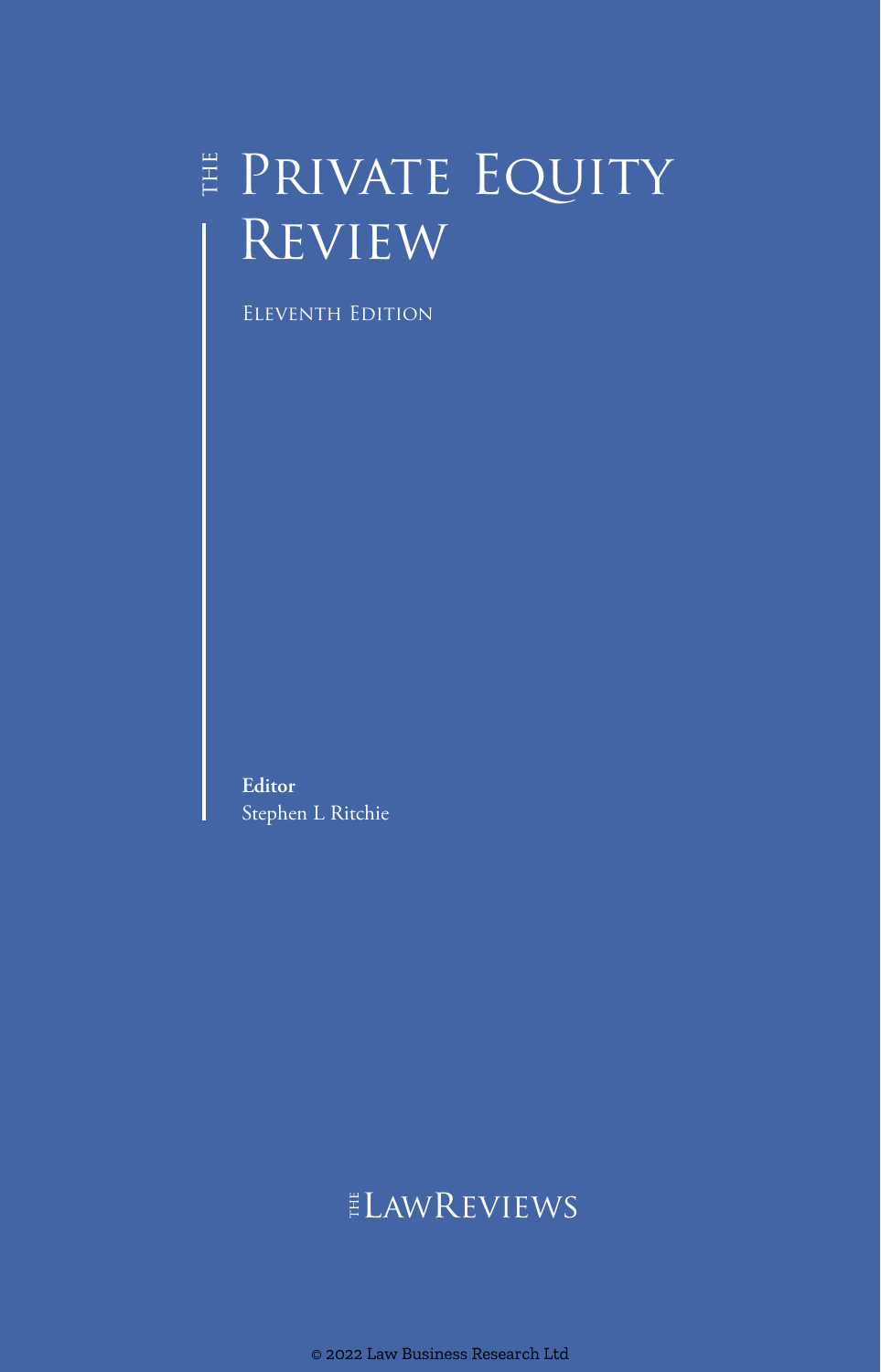# E PRIVATE EQUITY **REVIEW**

Eleventh Edition

Reproduced with permission from Law Business Research Ltd This article was first published in April 2022 For further information please contact Nick.Barette@thelawreviews.co.uk

**Editor** Stephen L Ritchie

## ELAWREVIEWS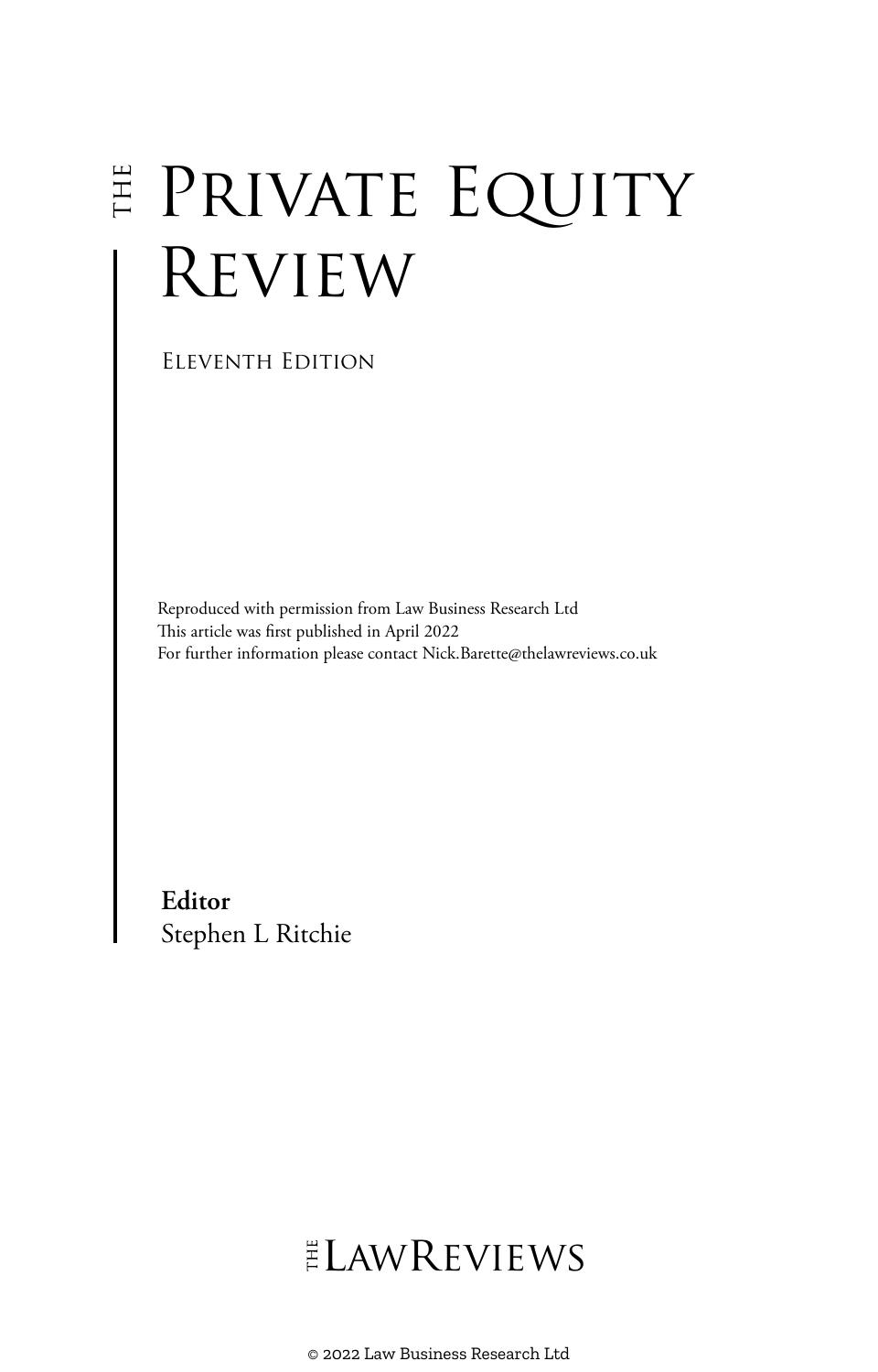#### PUBLISHER Clare Bolton

#### HEAD OF BUSINESS DEVELOPMENT Nick Barette

#### TEAM LEADER Jack Bagnall

#### BUSINESS DEVELOPMENT MANAGERS Rebecca Mogridge, Katie Hodgetts, Joey Kwok

BUSINESS DEVELOPMENT ASSOCIATE Archie McEwan

> RESEARCH LEAD Kieran Hansen

#### EDITORIAL COORDINATOR Isabelle Gray

PRODUCTION AND OPERATIONS DIRECTOR Adam Myers

> PRODUCTION EDITOR Anna Andreoli

> > SUBEDITOR Jane Vardy

CHIEF EXECUTIVE OFFICER Nick Brailey

Published in the United Kingdom by Law Business Research Ltd, London Meridian House, 34–35 Farringdon Street, London, EC4A 4HL, UK © 2022 Law Business Research Ltd www.TheLawReviews.co.uk

No photocopying: copyright licences do not apply. The information provided in this publication is general and may not apply in a specific situation, nor does it necessarily represent the views of authors' firms or their clients. Legal advice should always be sought before taking any legal action based on the information provided. The publishers accept no responsibility for any acts or omissions contained herein. Although the information provided was accurate as at March 2022, be advised that this is a developing area. Enquiries concerning reproduction should be sent to Law Business Research, at the address above. Enquiries concerning editorial content should be directed to the Publisher – clare.bolton@lbresearch.com

#### ISBN 978-1-83862-081-3

Printed in Great Britain by Encompass Print Solutions, Derbyshire Tel: 0844 2480 112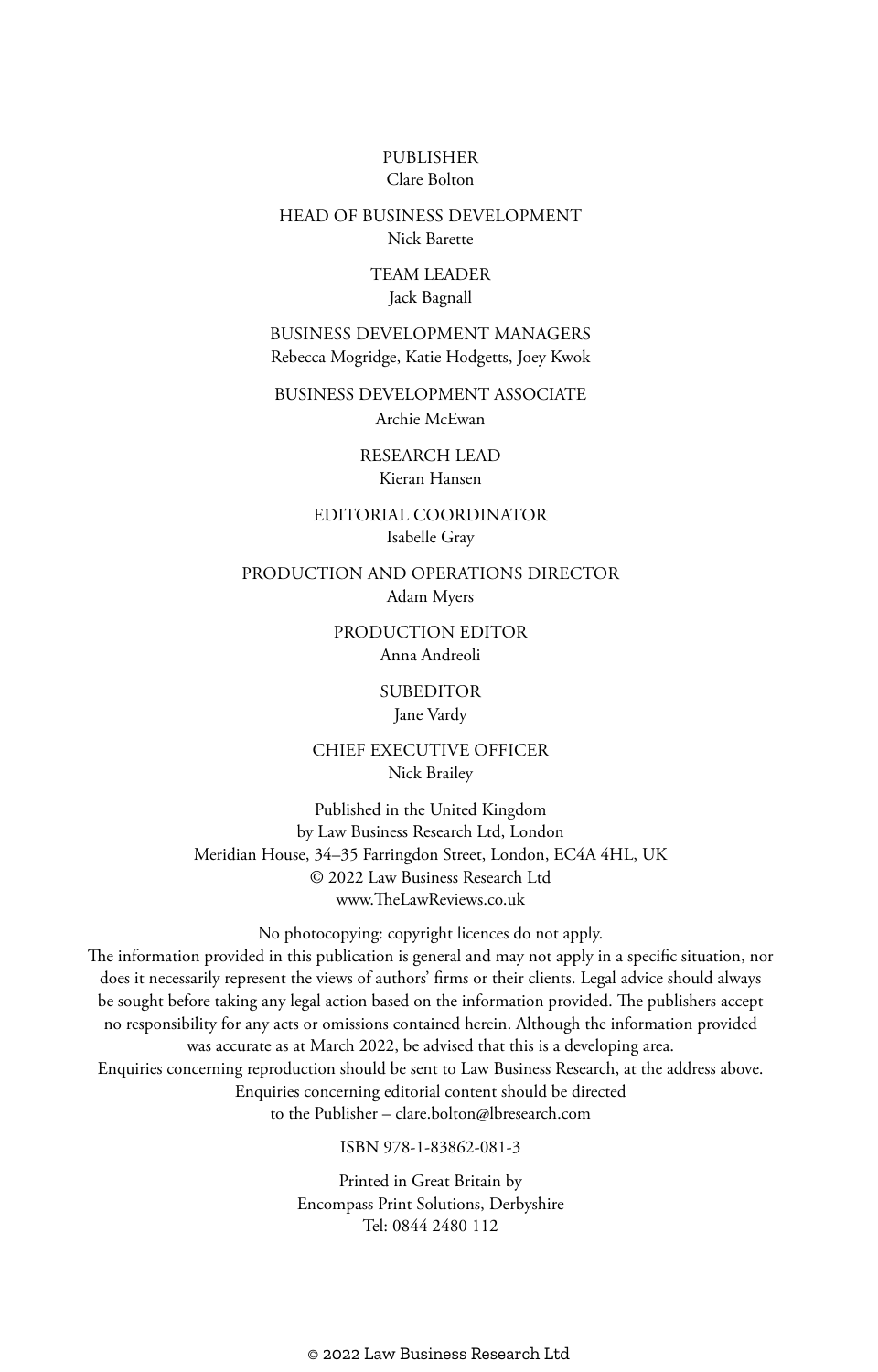## ACKNOWLEDGEMENTS

The publisher acknowledges and thanks the following for their assistance throughout the preparation of this book:

ALTER LEGAL SL

BAHR

**CUATRECASAS** 

FASKEN MARTINEAU DUMOULIN LLP

JINGTIAN & GONGCHENG

KING & SPALDING LLP

KIRKLAND & ELLIS

LEGANCE – AVVOCATI ASSOCIATI

MORI HAMADA & MATSUMOTO

PWC

SCHINDLER ATTORNEYS

SCHULTE ROTH & ZABEL LLP

SHARDUL AMARCHAND MANGALDAS & CO

SHEARMAN & STERLING

SHIN & KIM LLC

TAVERNIER TSCHANZ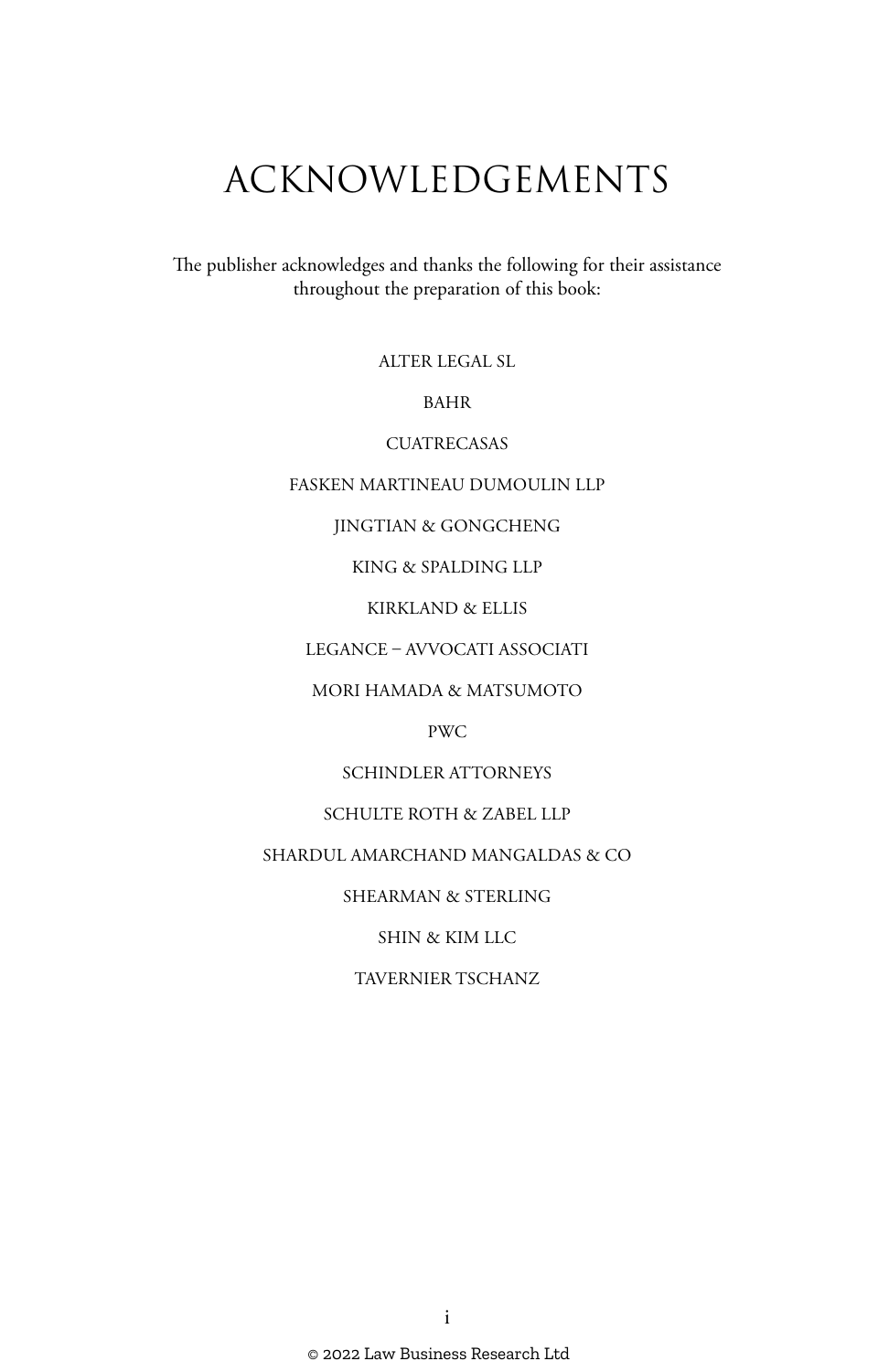## CONTENTS

| PREFACE           |  |
|-------------------|--|
| Stephen L Ritchie |  |

#### PART I FUNDRAISING

| Chapter 1 |                                                                     |  |
|-----------|---------------------------------------------------------------------|--|
|           | Martin Abram and Clemens Philipp Schindler                          |  |
| Chapter 2 |                                                                     |  |
|           | Jonathan Halwagi, Tracy Hooey, Anabel Quessy and Ryan Rabinovitch   |  |
| Chapter 3 |                                                                     |  |
|           | James Yong Wang                                                     |  |
| Chapter 4 |                                                                     |  |
|           | Felix von der Planitz, Natalie Bär and Maxi Wilkowski               |  |
| Chapter 5 |                                                                     |  |
|           | Lorna Chen, Anil Motwani and Ji Zhang                               |  |
| Chapter 6 |                                                                     |  |
|           | Raghubir Menon, Shiladitya Banerjee, Rooha Khurshid and Palak Dubey |  |
| Chapter 7 |                                                                     |  |
|           | Enzo Schiavello and Marco Graziani                                  |  |
| Chapter 8 |                                                                     |  |
|           | Mikito Ishida                                                       |  |
| Chapter 9 |                                                                     |  |
|           | Peter Hammerich and Markus Heistad                                  |  |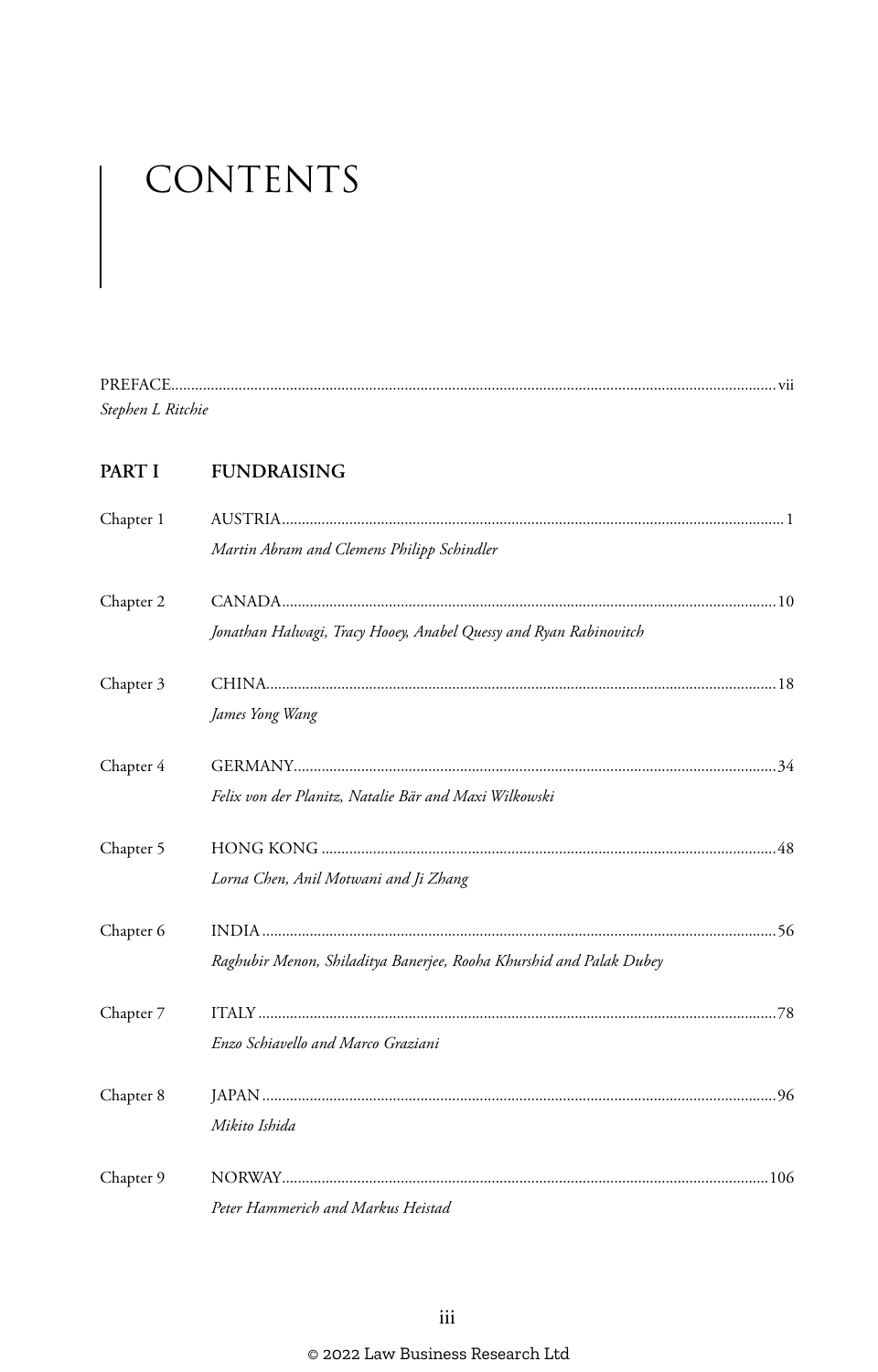| Chapter 10     |                                                                   |  |
|----------------|-------------------------------------------------------------------|--|
|                | Chris Chang-Hyun Song, Tae-Yong Seo and Sang-Yeon Eom             |  |
| Chapter 11     |                                                                   |  |
|                | Carlos de Cárdenas, Alejandra Font and Manuel García-Riestra      |  |
| Chapter 12     |                                                                   |  |
|                | Phidias Ferrari and Pierre-Yves Vuagniaux                         |  |
| Chapter 13     |                                                                   |  |
|                | Jeremy Leggate, Prem Mohan and Ian Ferreira                       |  |
| Chapter 14     |                                                                   |  |
|                | Joseph A Smith, Tarik M Shah and Ruchi Sharma                     |  |
| <b>PART II</b> | <b>INVESTING</b>                                                  |  |
| Chapter 15     |                                                                   |  |
|                | Florian Cvak and Clemens Philipp Schindler                        |  |
| Chapter 16     |                                                                   |  |
|                | Rongjing Zhao and Bryan Jin                                       |  |
| Chapter 17     |                                                                   |  |
|                | Raghubir Menon, Taranjeet Singh and Niharika Sharma               |  |
| Chapter 18     |                                                                   |  |
|                | Shuhei Uchida                                                     |  |
| Chapter 19     |                                                                   |  |
|                | Peter Hammerich and Markus Heistad                                |  |
| Chapter 20     |                                                                   |  |
|                | Mariana Norton dos Reis and Miguel Lencastre Monteiro             |  |
| Chapter 21     |                                                                   |  |
|                | Chris Chang-Hyun Song, Tong-Gun Lee, Brandon Ryu and Dong Il Shin |  |
| Chapter 22     |                                                                   |  |
|                | Phidias Ferrari and Pierre-Yves Vuagniaux                         |  |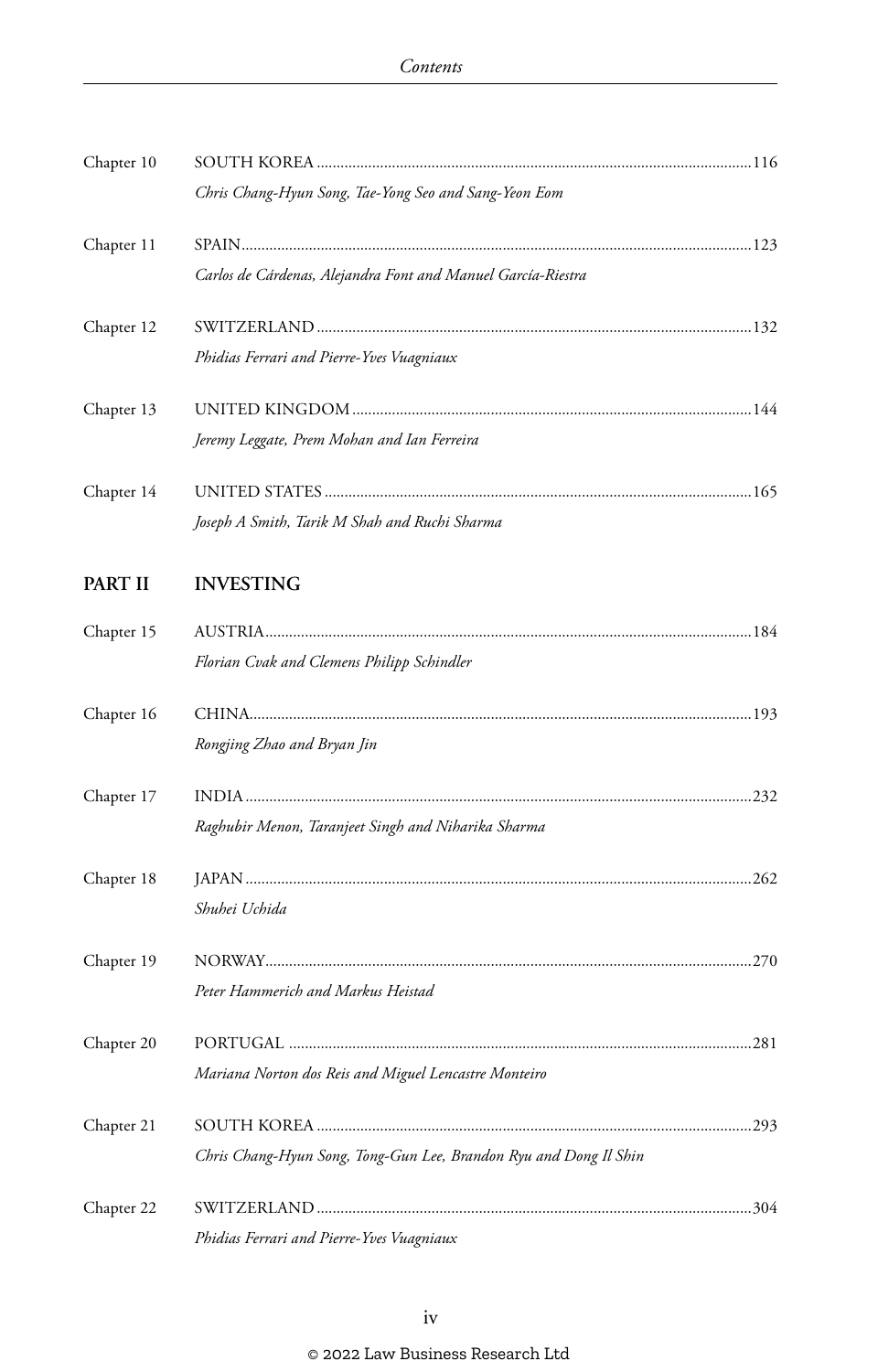| Aisha P Lavinier and Melanie B Harmon |  |
|---------------------------------------|--|
|                                       |  |
|                                       |  |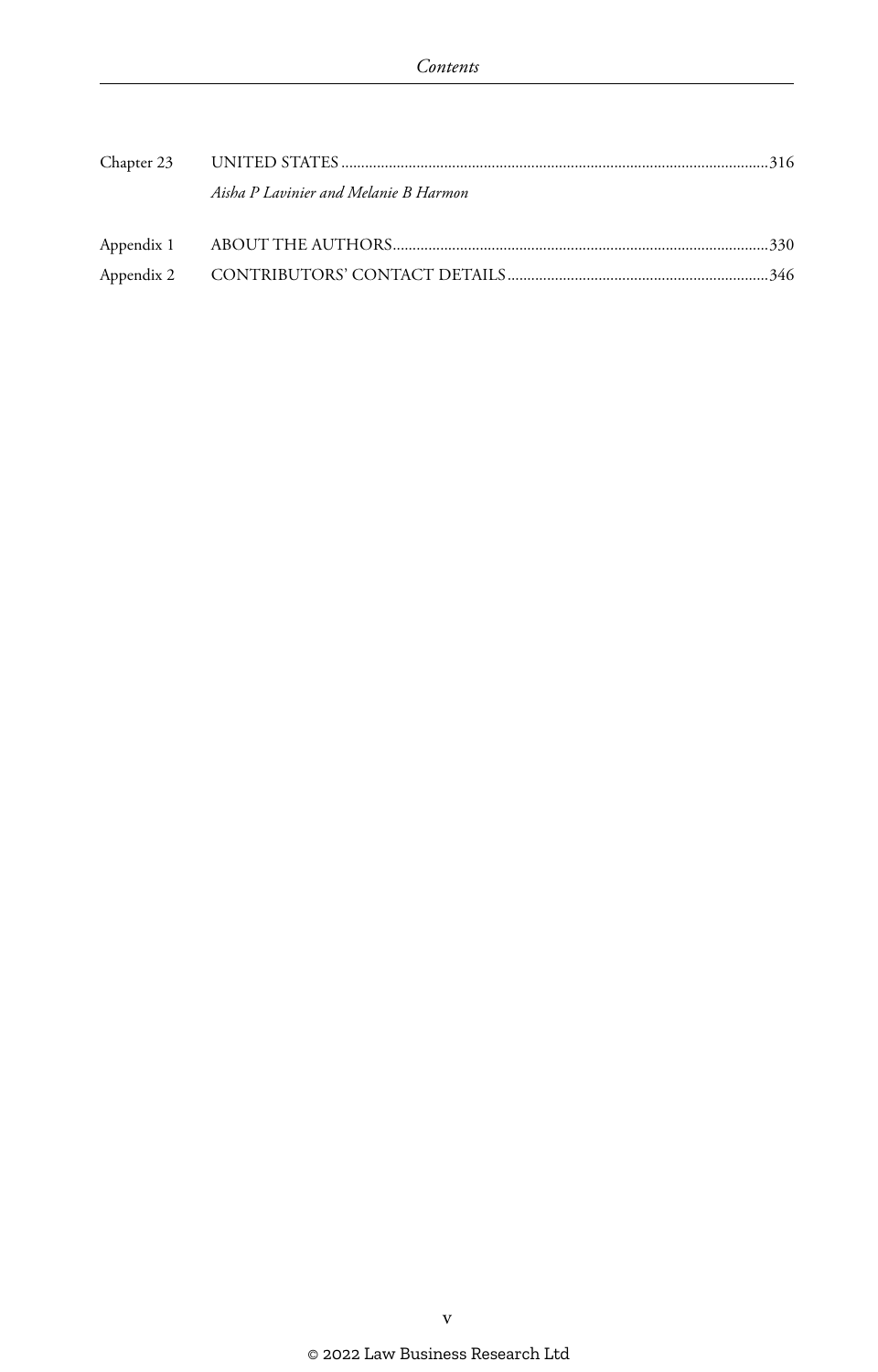### PREFACE

The 11th edition of *The Private Equity Review* comes on the heels of a record-breaking year for dealmakers in 2021. Despite the continued impact of the global covid-19 pandemic, the volume and value of both US and global buyouts soared to all-time highs in 2021, with more than US\$1 trillion of global activity attributed to private equity sponsors – at roughly 25 per cent of global deal value, the highest share ever. Deal activity was propelled by a confluence of factors, including favourable macroeconomic conditions leading to increased confidence in boardrooms, accommodating central bank policies, an abundance of cheap financing, robust stock markets, substantial corporate cash and the pace of innovation across industries. IPO and merger and acquisition activity by special purpose acquisition corporations (SPACs), skyrocketed to unprecedented levels, with more than 300 de-SPAC transactions announced in 2021 for a total of over US\$600 billion. Private equity (PE) sponsors also sought out larger public targets in record numbers, with overall take-private value eclipsing that of previous years. In keeping with the theme, sponsor-backed leveraged buyouts above US\$1 billion peaked in 2021, as did exits above US\$1 billion, in part due to more public exits with higher multiples fuelled by the boom in de-SPAC transactions and IPOs. With continued confidence in the performance of PE as an asset class, fundraising activity remained strong, with PE funds amassing aggregate capital of over US\$1.3 trillion raised and record amounts of available capital ('dry powder') (one estimate puts the latter at over US\$1.6 trillion).

In 2021, PE's enormous impact and the continuing creativity of PE dealmakers was demonstrated. Given PE funds' success, creativity and available capital, we are confident that PE's role in the global economy will continue to grow, not only in North America and western Europe, but also in developing and emerging markets in Asia, South America, the Middle East and Africa, notwithstanding ongoing and potential political, regulatory and economic challenges.

PE professionals need practical and informed guidance from local practitioners about how to raise money and close deals in multiple jurisdictions. *The Private Equity Review* has been prepared with this need in mind. It contains contributions from leading PE practitioners in 16 different countries, with observations and advice on PE deal-making and fundraising in each.

As PE has grown, it has also faced increased regulatory scrutiny throughout the world. Adding to this complexity, regulation of PE is not uniform from country to country. As a result, the following chapters also include a brief discussion of these various regulatory regimes.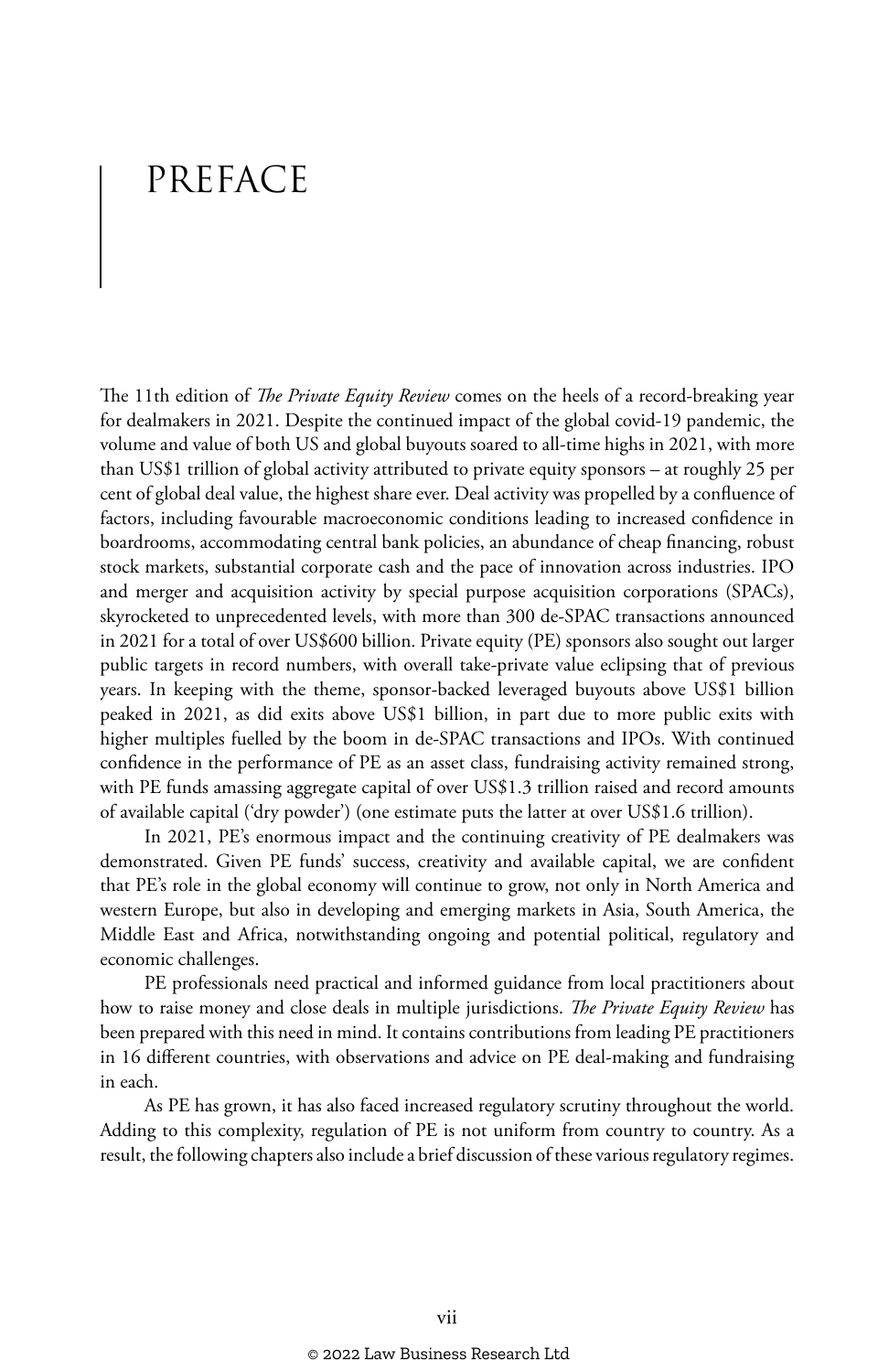I want to thank everyone who contributed their time and labour to making this 11th edition of *The Private Equity Review* possible. Each of these contributors is a leader in their respective markets, so I appreciate that they have used their scarce and valuable time to share their expertise.

#### **Stephen L Ritchie**

Kirkland & Ellis LLP Chicago, Illinois March 2022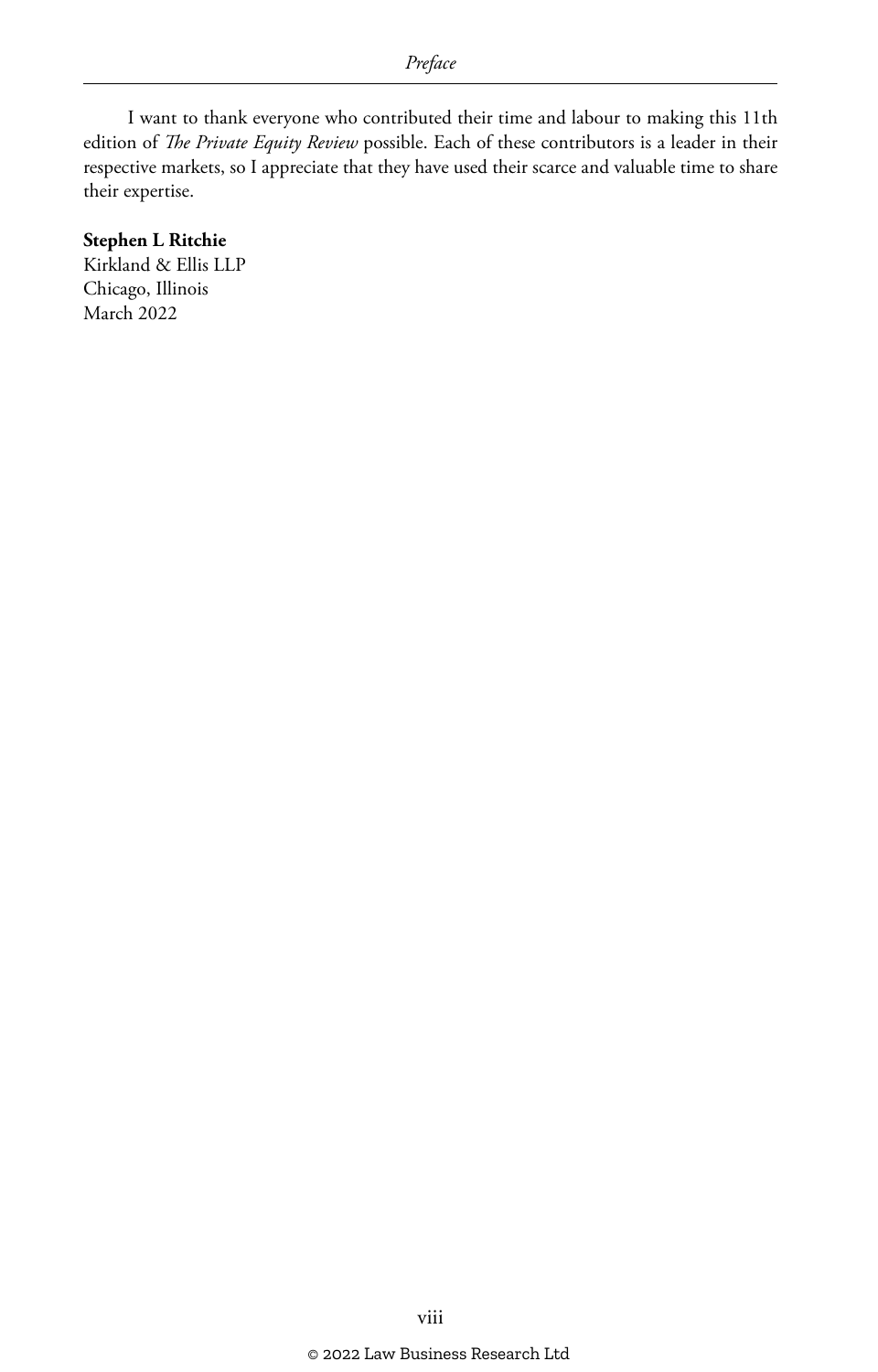# Part I FUNDRAISING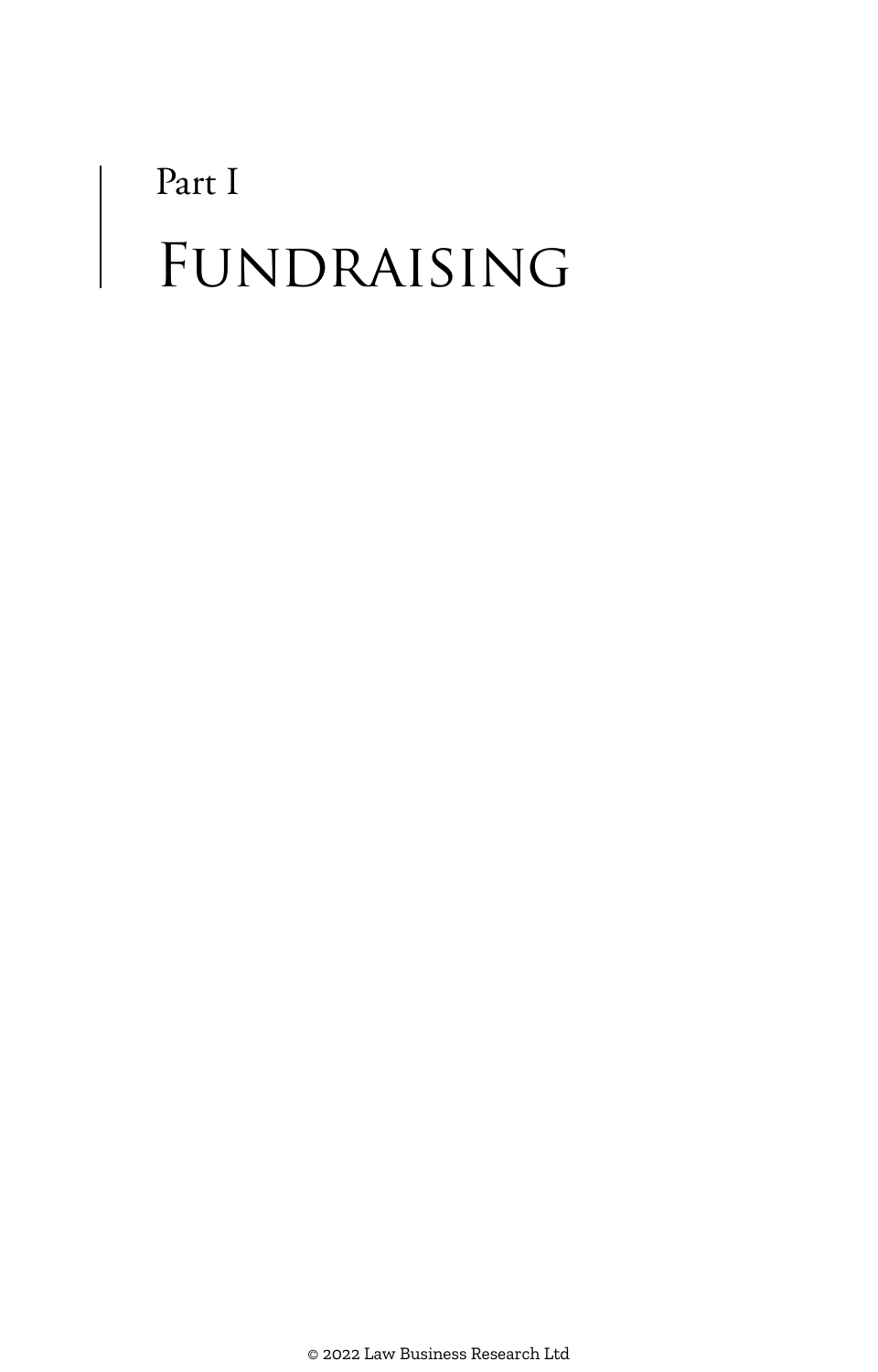## UNITED STATES

*Joseph A Smith, Tarik M Shah and Ruchi Sharma*<sup>1</sup>

#### **I GENERAL OVERVIEW**

Not only did US private equity (PE) fundraising rebound in 2021, it was in many ways the most successful year for PE fundraising since the financial crisis of 2007–2008. Neither continuing lockdowns due to the covid-19 pandemic, consistently high trading multiples for private companies nor ongoing concerns over the high volume of 'dry powder' within the industry were sufficient to mitigate an influx of fresh capital. Indeed, as fiscal stimulus drove public market shares higher, a 'reverse denominator effect' drove additional commitments into private equity, while institutional investors became increasingly comfortable with 'Zoom diligence'. Meanwhile, the continued growth of general partner-led secondary transactions demonstrated that 'going public' is no longer a presumed exit strategy. It is reported that private equity firms raised US\$733 billion in 2021, US\$14 billion more than the previous record set in 2019.<sup>2</sup> Moreover, taken together, the illiquid alternative asset classes (i.e., private equity, private debt, hedge funds, real estate, infrastructure and natural resources) together are projected to reach over US\$23 trillion in assets under management globally by 2026.<sup>3</sup>

#### **II LEGAL FRAMEWORK FOR FUNDRAISING**

#### **i Fund structures**

Private equity funds investing in the United States are predominantly structured as limited partnerships, with the jurisdictions of choice being Delaware and the Cayman Islands. The limited partnership statute and specialised corporate judicature of Delaware are widely recognised as providing a flexible and reliable legal framework for private funds. Onshore structures are typically preferred by domestic investors. Foreign investors frequently have tax considerations associated with investing in US-based private funds (including state and federal filing obligations, financial reporting and concerns over 'effectively connected income', discussed below) that favour investment through an offshore 'blocker' entity, established as either a parallel or feeder vehicle to the main fund.

Fund sponsors generally establish a special purpose vehicle to act as the general partner to a fund vehicle, usually structured as a Delaware limited liability company (LLC) or limited

<sup>1</sup> Joseph A Smith is a partner and Tarik M Shah and Ruchi Sharma are associates at Schulte Roth & Zabel LLP. The authors would like to thank David M Cohen, Elie Zolty and Kelly Koscuiszka for their contributions to this chapter.

<sup>2</sup> Private Equity International 2021 Fundraising Report.

<sup>3</sup> Preqin Alternatives in 2022 (October 2021).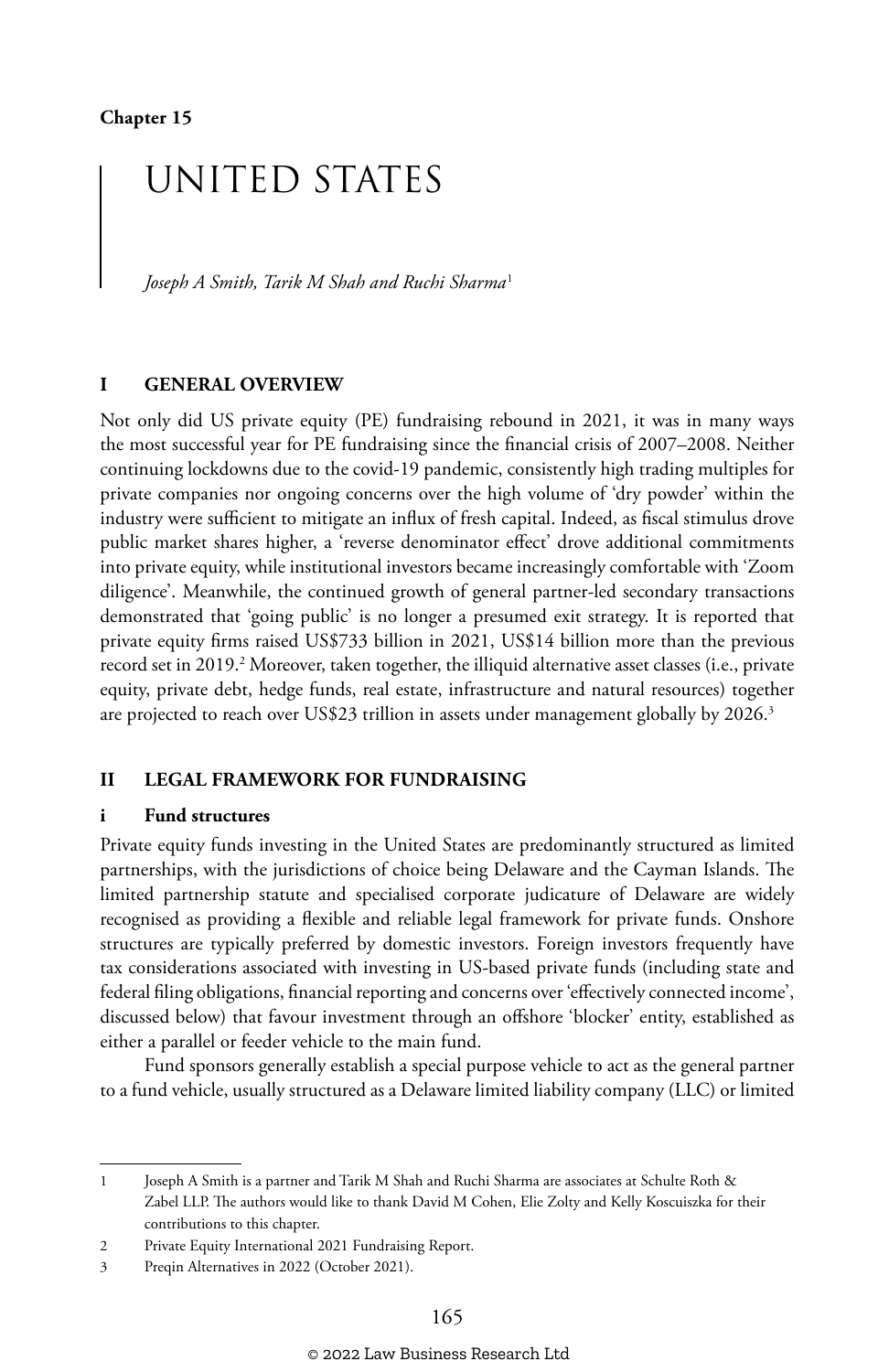partnership. A separate investment manager or adviser entity is commonly used for a series of funds, which provides ongoing office infrastructure and bears ongoing registration and compliance burdens concomitant with this role (see Section III.iii below). This structure permits the sponsor or key executives to maintain control of investment decisions and operational budgets, while segregating incentive payments and investment income among funds and executives on a tax-neutral basis.

#### **ii Fund terms**

From a commercial standpoint, very few changes have been witnessed in the headline terms for US funds in recent years. The consistency in prevailing fund terms is a function of an adverse selection process in which terms are driven by top-quartile fund managers, and the pandemic has only perpetuated this. The strongest managers, aided by the 'flight to quality' (or, as some say, 'flight to the familiar'), are able to maintain their desired terms and consistent comments from limited partners (LPs) belie their acceptance of the classical PE model. First-time and even partially challenged managers with sufficient investor interest are then able to leverage these accepted market terms in their favour, with concessions that can be material but nonetheless maintain the paradigm established by more successful general partners (GPs).

#### **iii Taxation of the fund and its investors**

#### *Taxation of the fund*

Typically, the fund is organised as a limited partnership or a limited liability company, which is a 'pass through' entity for federal tax purposes, and is thus generally not subject to federal income taxes at the fund level. Instead, the income is passed through to its investors and they are taxed on their appropriate share at the investor level.

A partnership may, however, be subject to taxation at the level of the fund (as distinct from any additional federal income tax that is imposed on investors) if the partnership is publicly traded. A publicly traded partnership (PTP) is a foreign or domestic partnership whose interests are 'traded on an established securities market' or are 'readily tradable on a secondary market or the substantial equivalent thereof'. Private equity funds are rarely traded on an established securities market; however, transfers of interests in private equity funds may arguably cause a fund to be deemed to be readily tradable on the 'substantial equivalent' of a secondary market. While these concepts are not well defined, US Treasury Regulations provide a number of 'safe harbours' that a fund can rely on to avoid PTP status. If the fund falls within a safe harbour, interests in the fund will not be deemed readily tradable on a secondary market or the substantial equivalent thereof. Typically, the fund will rely on the 'limited trading' safe harbour and the 'block transfer' safe harbour. The limited trading safe harbour, often referred to as the 2 per cent safe harbour, applies if the fund does not permit transfers of more than 2 per cent of the total interests in a partnership's capital or profits in any fiscal year.<sup>4</sup> The block transfer safe harbour allows the fund to disregard transfers of more than 2 per cent of total interests in the partnership's capital or profits.

<sup>4</sup> A number of rules apply for purposes of computing the 2 per cent limit, but discussing them is beyond the scope of this chapter.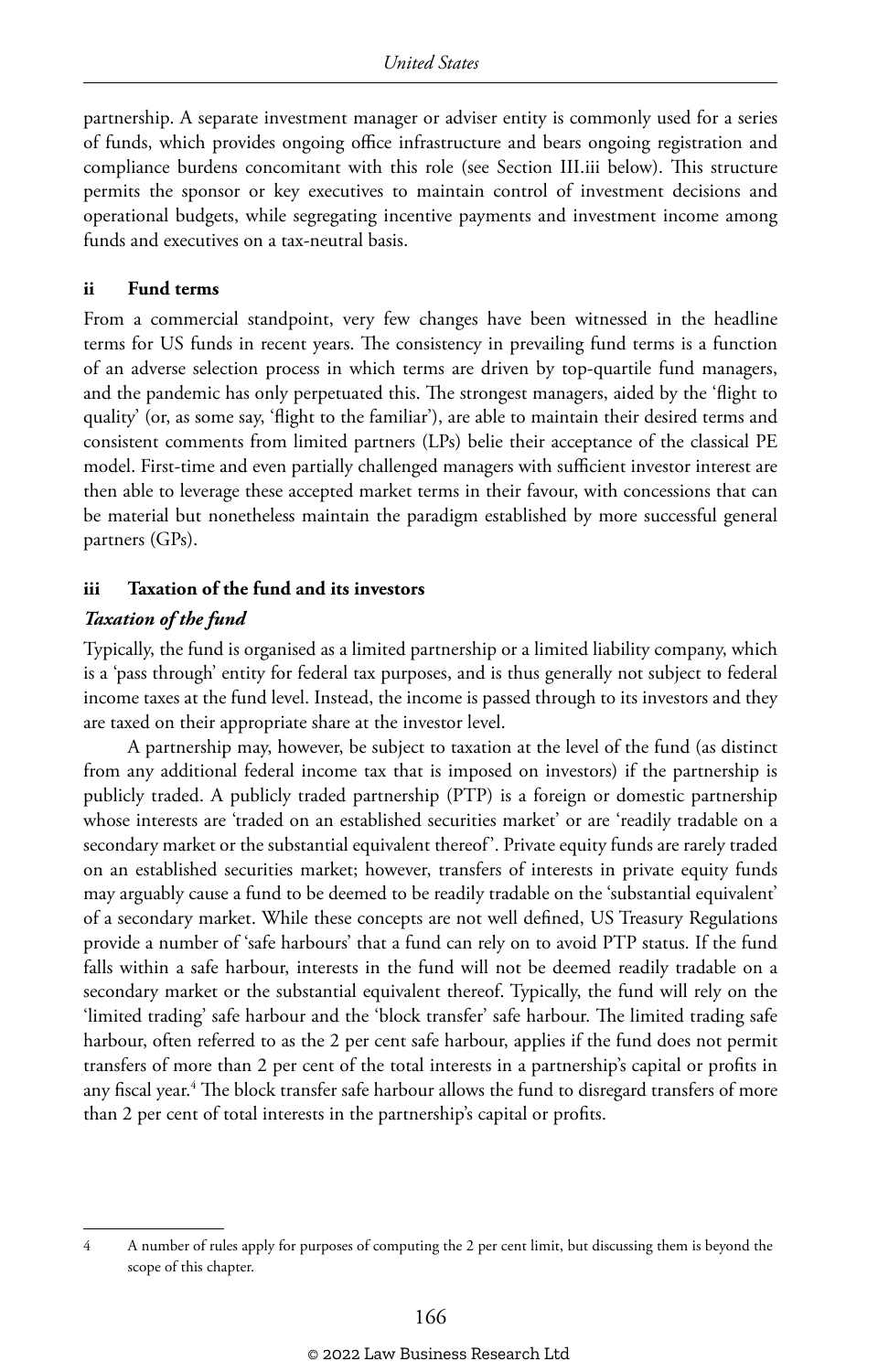#### *Taxation of fund investors*

As noted above, most private equity funds are structured so that the fund itself is not subject to tax. Instead, the fund's income passes through to its investors, who then pay tax on their proportionate share of such income. It is worth noting that private equity funds typically raise a significant proportion of their capital from entities that are US tax-exempt institutions (such as university endowments and pension funds) or non-US entities (such as pension funds or sovereign wealth funds). As a general rule, each of these types of investor is not subject to US tax on its share of income generated by a private equity fund. There are important exceptions to this general rule, which are described below.

Under Section 512(b) of the Internal Revenue Code (the Code), US tax-exempt organisations are exempt from federal income tax on passive income such as interest, dividends and capital gains. Nonetheless, these organisations are subject to federal income tax on their unrelated business taxable income (UBTI). There are two sources of UBTI: income derived from an unrelated trade or business and debt-financed income. The former type of income is typically generated when a fund invests in an operating business that is itself structured as a pass-through for tax purposes. The latter type of income is generated when the fund itself borrows money to make investments. In order to maximise their after-tax return, US tax-exempt investors often require the fund to take action to minimise UBTI.

In general, non-US investors are exempt from federal income tax on their share of capital gains generated by a private equity fund. Non-US investors that are engaged in a trade or business in the United States are taxed on their income that is 'effectively connected' with that business, often referred to as effectively connected income (ECI). Additionally, if a non-US investor has ECI or is a member of a partnership that is engaged in a trade or business in the United States, the investor is required to file a US federal income tax return. Typically, ECI is generated from two sources: income from a business that is itself organised as a pass-through entity, and any gain from the disposition of United States real property interests (USRPI). A USRPI will generally consist of interests in land, buildings and in any US corporation for which 50 per cent or more of the fair market value of its real estate and trade or business assets consists of USRPIs. Non-US investors will also typically wish to maximise their after-tax returns and will do so by requiring the fund to undertake to minimise ECI.

#### **III REGULATORY FRAMEWORK**

Private equity funds in the US are regulated principally by federal statutes, although fund entities, if formed in the US, are formed and governed pursuant to state law.

The primary federal statutes, namely, the Securities Act of 1933, as amended (the Securities Act), the Investment Company Act of 1940, as amended (the Investment Company Act), the Investment Advisers Act of 1940, as amended (the Advisers Act), and the Employment Retirement Income Security Act of 1974, as amended (ERISA), are discussed briefly below. The Securities Exchange Act of 1934, as amended (the Exchange Act), and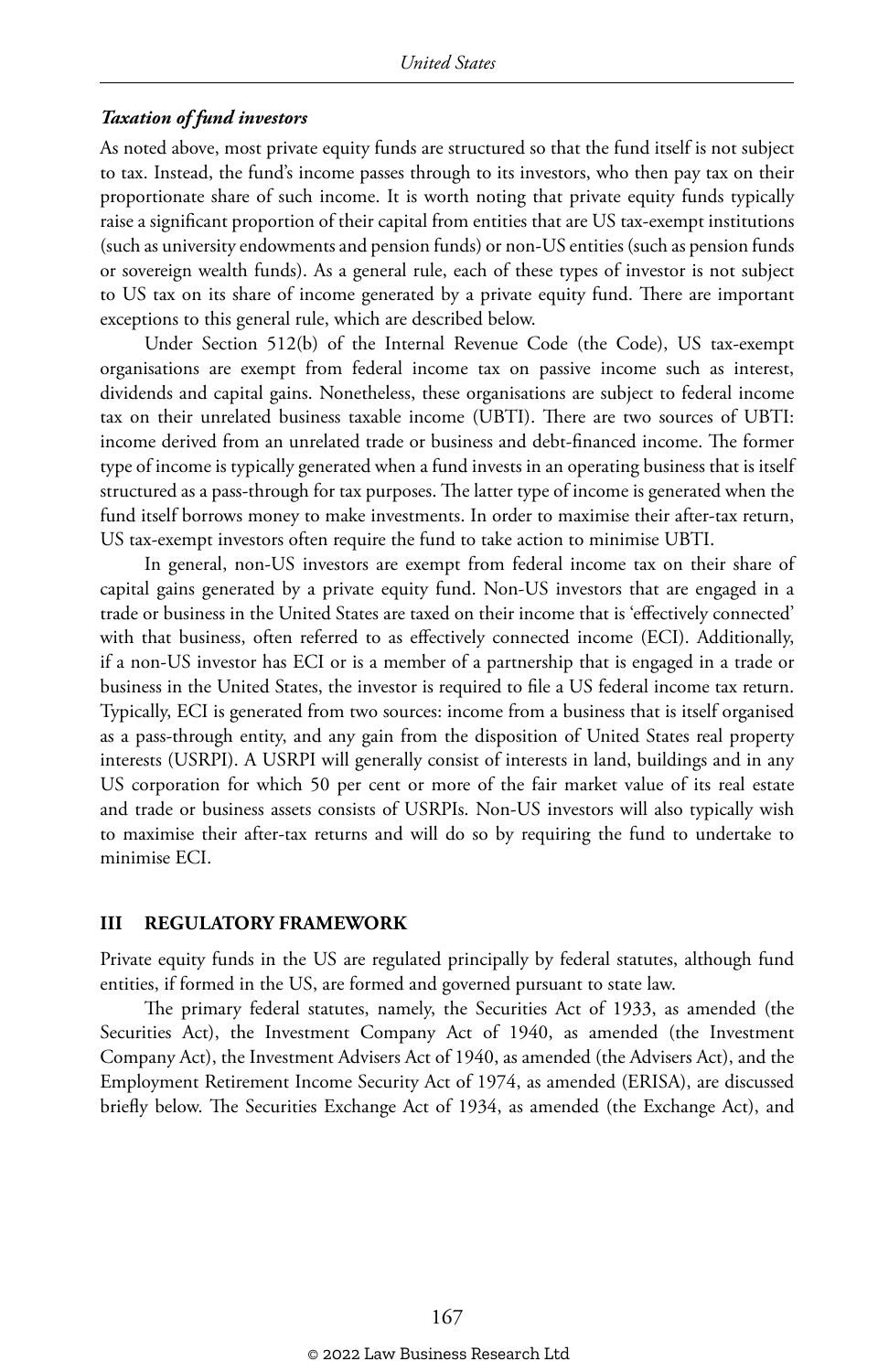state legislation also play a significant role in the contexts of placement agent activities and governmental pension plans, although a detailed discussion of their application is beyond the scope of this chapter.<sup>5</sup>

#### **i Securities Act**

The sale of interests in a private equity fund is governed by the Securities Act, which requires securities sold in the US to be registered with the SEC unless an exemption is available. To avoid the burdensome registration and disclosure requirements under the Securities Act, most funds structure their offerings in a manner that qualifies for one or both of the safe harbours promulgated by the SEC. These safe harbours operate within the scope of a general statutory exemption for private placements under Section 4(a)(2) of the Securities Act. Importantly, the Securities Act also applies to any resale of limited partnership interests in the secondary market, so the governing documents of a fund generally restrict the manner in which an investor may transfer its interest.

Regulation D provides an exemption for private offerings of securities to US persons who qualify as 'accredited investors',<sup>6</sup> and was amended in 2013 to permit general solicitation (i.e., advertising to the public) in limited circumstances. Issuers relying on Regulation D are required to file Form D with the SEC providing brief details of the offering within 15 calendar days of the date of first sale, and to update such details on an annual basis in respect of an ongoing offering.<sup>7</sup> In addition, issuers relying on Rule 506 of Regulation  $\mathrm{D}^{\mathrm{s}}$  must not

<sup>5</sup> The Exchange Act imposes significant additional restrictions on an issuer with more than US\$10 million in assets where 2,000 or more persons hold any class of the issuer's equity securities (Section 12(g) and Rule 12g-1). General anti-fraud provisions of the Exchange Act nevertheless operate to attach civil liability to material misstatements and omissions of material fact in connection with any offering of securities (Section 10(b) and Rule 10b-5). These obligations, among others, form the basis for the best practice 'side-by-side' disclosure of gross and net return figures for private funds in placement memoranda; see also JP Morgan Investment Management, Inc, SEC No-Action Letter (7 May 1996).

<sup>6</sup> 'Accredited investors' are, generally: regulated entities (such as banks, insurance companies or registered investment companies); natural persons (or spouses or spousal equivalent) with (joint) net worth of more than US\$1 million (excluding the value of any primary residence) or meeting certain income thresholds; natural persons based on certain professional certification, designations or credentials or other credentials issued by an accredited educational institution; natural persons who are 'knowledgeable employees'; corporations, trusts, partnerships, limited liability companies with assets of more than US\$5 million; SEC and state-registered investment advisers, exempt reporting advisers, rural business investment companies and certain employee benefit plans; any entity organised under the laws of foreign countries, that own 'investments,' as defined in Rule 2a51-1(b), in excess of US\$5 million and was not formed for the specific purpose of investing in the securities offered; family offices with at least US\$5 million in assets under management and their 'family clients'; and directors, executive officers or general partners of the issuer selling the securities (see Rule 501 of Regulation D). Securities can be sold to 35 other sophisticated purchasers (who are not accredited investors) without losing the benefit of the Regulation D safe harbour (see Rule 506 of Regulation D).

<sup>7</sup> See further: www.sec.gov/about/forms/formd.pdf.

<sup>8</sup> Rule 506 of Regulation D (17 CFR 230.501 et seq.) sets out the requirements with which an issuer must comply in order to benefit from the 'safe harbour' assurance that its offering falls within the private offering exemption contained in Section 4(a)(2) of the Securities Act. An offering that fails to satisfy the requirements of Regulation D can nevertheless qualify for exemption under Section 4(a)(2) of the Securities Act, unless general solicitation has taken place pursuant to Rule 506(c) (discussed below).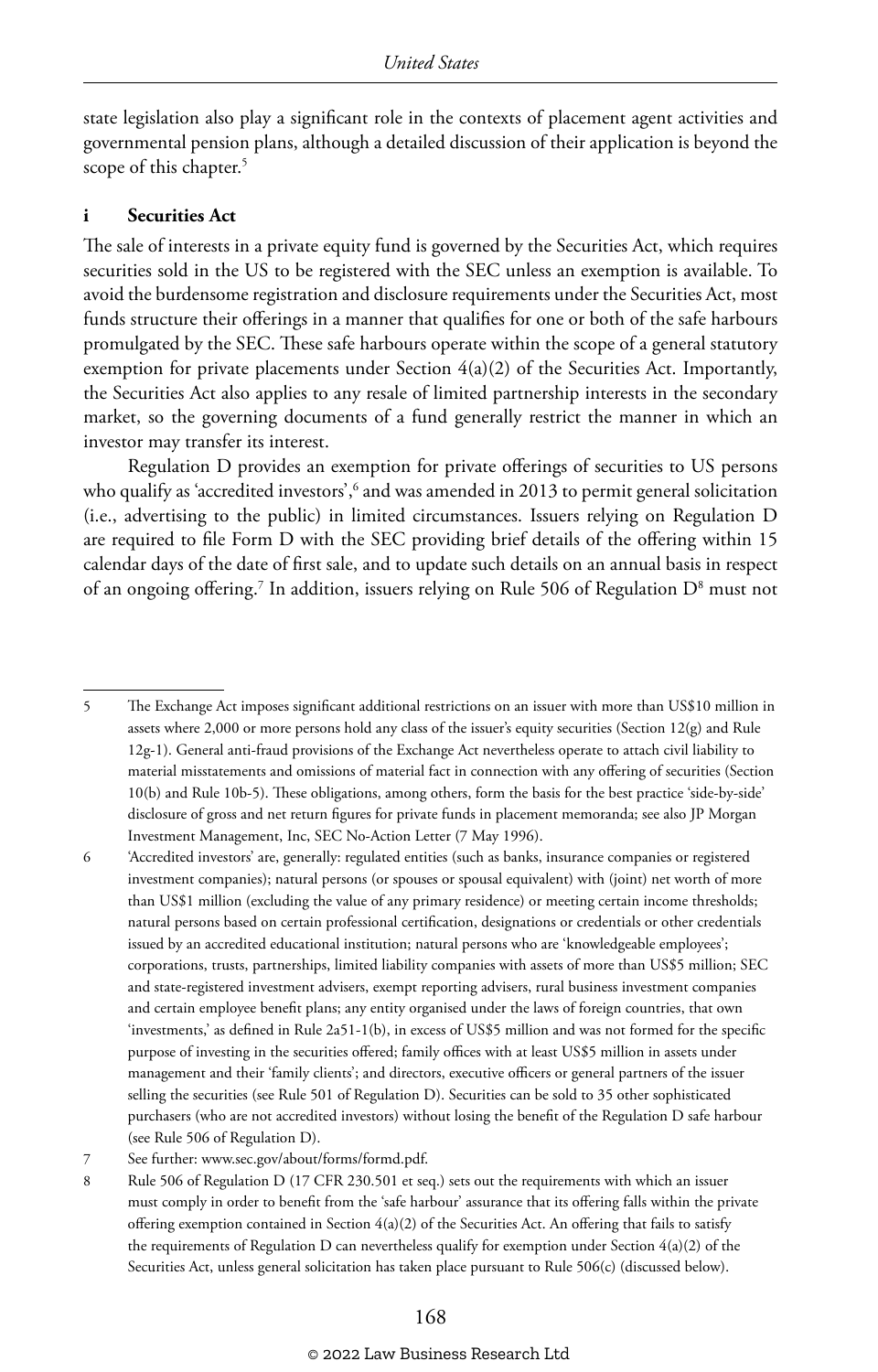be subject to any 'disqualifying event' as set forth in the rule.<sup>9</sup> This requirement effectively prohibits private equity funds and their advisers from raising capital using Regulation D if those persons are subject to certain disciplinary events.

Regulation S<sup>10</sup> provides an exemption for certain offers and sales of securities outside the US, whether conducted by foreign or domestic issuers, in recognition of the underlying policy and objectives of the Securities Act to protect US investors. In general, two basic requirements must be met for an offering to qualify under Regulation S: first, the offer or sale must be made in an 'offshore transaction'; and second, no 'directed selling efforts' may be made in the US by the issuer, a distributor, any of their respective affiliates or any person acting on their behalf in respect of the securities.<sup>11</sup>

Notwithstanding the latter requirement, contemporaneous domestic and offshore offerings may be undertaken in reliance on both Regulations D and S.

#### **ii Investment Company Act**

An investment fund (as distinct from any manager or adviser thereof) is generally subject to regulation by the SEC as an 'investment company' unless an exception from the Investment Company Act applies. Although the term 'investment company' broadly encompasses any entity that is engaged primarily in the business of investing, reinvesting or trading in securities, $12$ in practice private equity funds make use of two key exceptions from this definition.

First, under Section  $3(c)(1)$ , an entity that would otherwise qualify as an investment company is exempt from registration if it does not make a public offering of its securities and does not have more than 100 beneficial owners (or, in the case of a qualifying venture capital fund,13 250 persons).14 Although this exception is available irrespective of the financial

- 11 See further: Rules 902(c) and (h) of Regulation S.
- 12 Investment Company Act, Section 3(a)(1).

14 The SEC has developed guidance on 'integration' (primarily in the form of no-action letters) indicating when parallel offerings will be combined for purposes of calculating the 100 beneficial owner threshold: e.g., side-by-side onshore and offshore offerings to facilitate efficient tax treatment of different classes of investors are typically not subject to integration (Shoreline Fund, LP, SEC No-Action Letter, April 11, 1994). The doctrine extends to integration of offerings under the Securities Act, where the SEC's integration framework has been codified in Rule 152.

#### © 2022 Law Business Research Ltd

<sup>9</sup> 17 C.F.R. Section 230.506(d). The 'bad actor' rule applies when a 'covered person' is subject to a 'disqualifying event'. The term 'covered person' includes both the issuer and the investment adviser to the issuer. 'Disqualifying events' include certain criminal convictions, certain court injunctions and restraining orders, certain SEC disciplinary and cease-and-desist orders, final orders of certain state and federal regulators, and suspension or expulsion from any self-regulatory organisation, as well as other events enumerated in the rule.

<sup>10</sup> Rules 903 and 904 of Regulation S (17 CFR 230.901 et seq.) establish requirements in order for the issuer and any reseller, respectively, to benefit from the 'safe harbour' assurance that its non-US sale or resale is exempted from the registration requirements contained in Section 5 of the Securities Act.

<sup>13</sup> A qualifying venture capital fund is 'a venture capital fund that has not more than \$10,000,000 in aggregate capital contributions and uncalled committed capital, with such dollar amount to be indexed for inflation once every 5 years by the Commission, beginning from a measurement made by the Commission on a date selected by the Commission, rounded to the nearest \$1,000,000.' Venture capital fund is defined in Investment Advisers Act Rule 203(l)-1.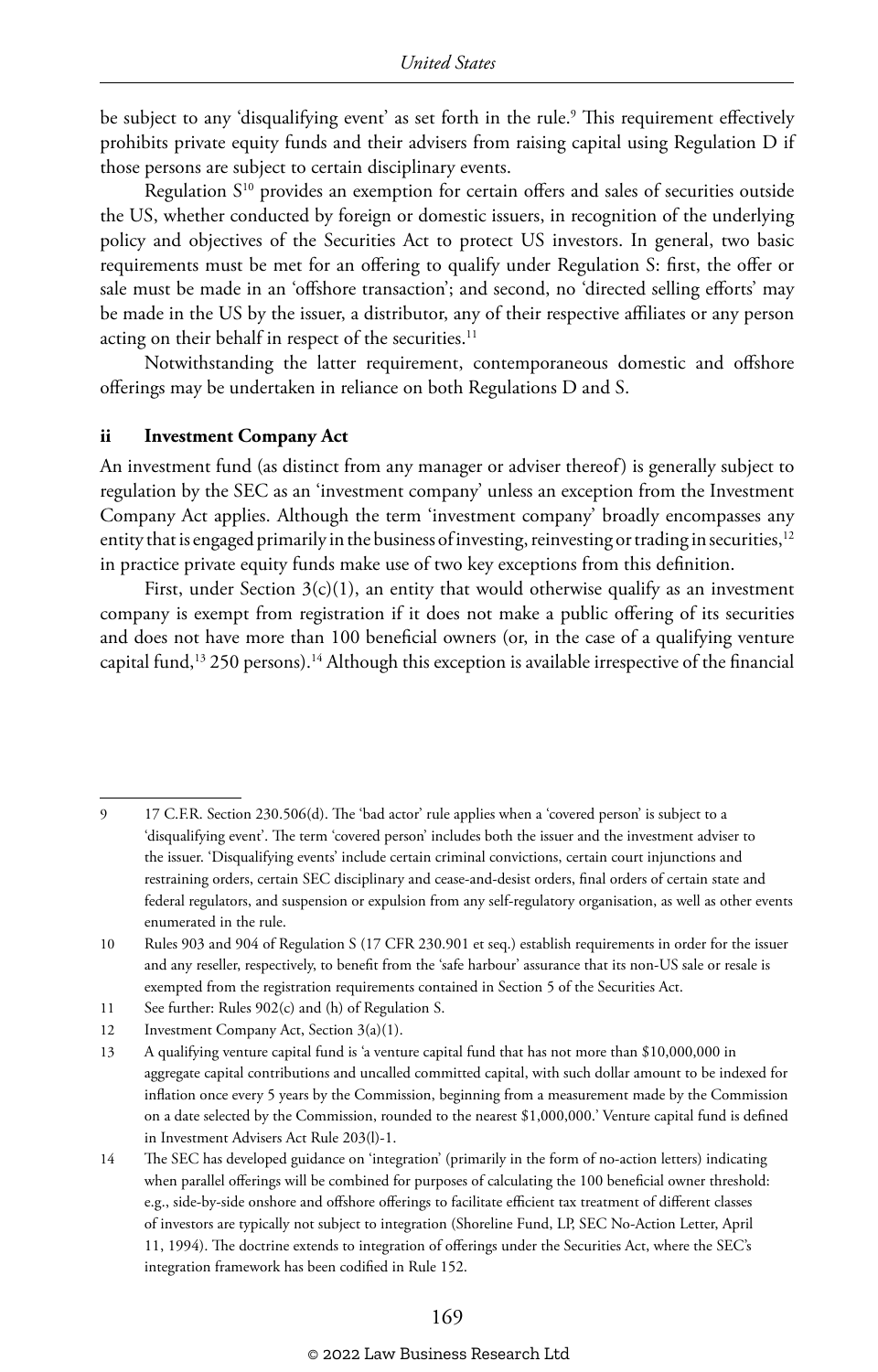sophistication or wealth of the investors (and permits participation by a potentially unlimited number of 'knowledgeable employees'), $15$  compliance with Regulation D (discussed above) will generally require investors to satisfy the 'accredited investor' test.

- In addition, beneficial ownership is determined on a 'look-through' basis for any entity: *a* that has been 'formed for the purpose' of investing in the fund;
- *b* that holds more than 10 per cent of the outstanding securities of the fund and itself relies on an exception pursuant to Section  $3(c)(1)$  or  $3(c)(7)$ ; or
- *c* whose investors retain investment discretion in respect of their participation in the entity's individual investments.

This exception also requires that no public offering of the securities be made in the US, which will normally be the case when an issuer has complied with the requirements of Regulation D or S to avoid registration under the Securities Act (including offerings employing general solicitation under Rule 506(c)).

Second, a further exception is available under Section  $3(c)(7)$  for an 'investment company' if it does not make a public offering of its securities (see above) and the ownership of such securities is limited exclusively to 'qualified purchasers,' which include:16

- *a* individuals who own at least US\$5 million in investments (including joint or communal property); $17$
- *b* family companies with at least US\$5 million in investments;
- *c* trusts not formed for the specific purpose of acquiring the securities in question, provided that the trustee or discretionary manager is otherwise a 'qualified purchaser'; and
- *d* companies with at least US\$25 million in investments.18

This exception is favoured by larger funds due to the higher qualification standard and lack of 100-investor limitation. For investors in offshore funds, these qualification criteria apply only to US persons who are admitted into the fund (in keeping with the SEC's jurisdictional policies focused on protecting domestic investors).<sup>19</sup>

<sup>15</sup> 'Knowledgeable employees' for this purpose are defined in detail by Rule 3c-5(a)(4), and include executive officers, directors and trustees of a company that would be an 'investment company' but for the exclusions contained in Sections  $3(c)(1)$  and  $3(c)(7)$  of the Investment Company Act, as well as employees who have participated in the investment activities of such company (or substantially similar functions or duties for another company) for at least the preceding 12 months. Issuers must nevertheless take care to observe applicable requirements such as those under tax regulations and the Exchange Act.

<sup>16</sup> Section 2(a)(51)(A) of the Investment Company Act.

<sup>17</sup> 'Investments' for this purpose are defined in detail by Rule 2a51-1, and exclude real estate property that serves as an individual's principal residence for tax purposes (Section 280A of the Code).

<sup>18</sup> Those meeting the definition of 'qualified institutional buyer,' which includes certain types of registered insurance companies, investment companies, investment advisers and employee benefit plans that in the aggregate own and invest on a discretionary basis at least US\$100 million in unaffiliated securities (Rule 144A), are likely to meet the qualified purchaser requirements.

<sup>19</sup> Touche Remnant & Co, SEC No-Action Letter (27 August 1984); Goodwin, Procter & Hoar, SEC No-Action Letter (28 February 1997). See also: Exemptions for Advisers to Venture Capital Funds, Private Fund Advisers With Less Than \$150 Million in Assets Under Management, and Foreign Private Advisers, Investment Advisers Act, SEC Release No. IA-3222 (22 June 2011), note 294.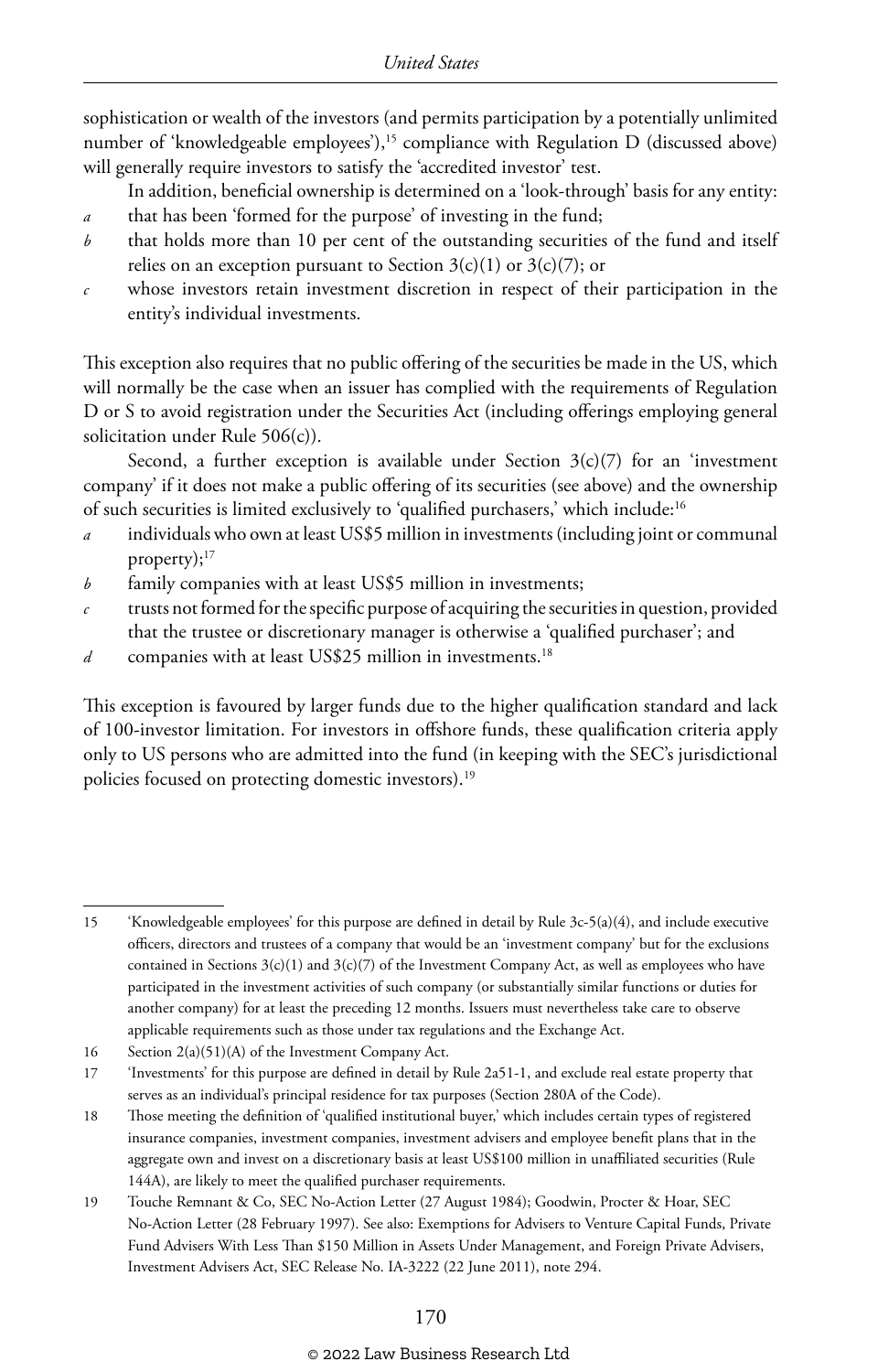#### **iii Investment Advisers Act**

In addition to the private fund itself, the investment adviser or manager of a fund is generally subject to registration and regulation under the Advisers Act, $20$  which is intended to address the fiduciary nature of the advisory relationship and focuses on the mitigation or disclosure of conflicts of interest inherent in such a relationship.<sup>21</sup>

Investment advisers with more than US\$100 million in regulatory assets under management<sup>22</sup> are eligible for SEC registration, although advisers with less than  $US$150$ million in regulatory assets under management can generally remain subject to state-level regulation under similar statutes.<sup>23</sup> No specific qualifications or exams are required to register as an investment adviser, although detailed disclosures are required about the advisory business, services and fees, background of principals, and applicable policies and procedures.

The SEC mandates comprehensive Form ADV disclosures that are accessible to the public, which must be updated by the investment adviser at least annually (or more promptly in the event of certain material changes).<sup>24</sup> Registered advisers are required to provide each client or prospective client with a 'brochure' containing all the information in Part 2 of Form ADV before or at the time of entering into an investment advisory contract and, although not strictly required, will frequently provide this information to each investor in the private funds they manage. Investment advisers that manage private fund assets of at least US\$150 million are also required to report certain information to the SEC on Form PF, typically on an annual basis within 120 days of the adviser's fiscal year end.<sup>25</sup>

#### *Compliance obligations of investment advisers*

In addition to recent regulatory developments discussed further below, registered investment advisers are subject to numerous recordkeeping obligations and requirements to maintain up-to-date policies and procedures reasonably designed to detect and prevent violations of, inter alia, the Advisers Act, including a code of ethics and the appointment of a chief compliance officer responsible for administering those policies. An annual review must be undertaken to consider and address compliance matters that arose during the previous

<sup>20</sup> An 'investment adviser' is any individual or entity that, 'for compensation, engages in the business of advising others, either directly or through publications or writings, as to the value of securities or as to the advisability of investing in, purchasing or selling securities' (Advisers Act, Section 202(a)(11)).

<sup>21</sup> See, e.g., SEC Staff of the Investment Adviser Regulation Office, Division of Investment Management: 'Regulation of Investment Advisers by the US Securities and Exchange Commission,' March 2013 (SEC Regulation of Investment Advisers).

<sup>22</sup> An investment adviser's 'regulatory assets under management' is calculated by determining the market value of the securities portfolios to which the adviser provides continuous and regular supervisory or management services, or the fair value of such assets where market value is unavailable (see also Schulte Roth & Zabel LLP, Client Memorandum, 'Final Rules for the Private Fund Investment Advisers Registration Act of 2010,' 8 August 2011). The revised definition includes uncalled capital commitments, proprietary and family accounts, accounts managed or advised without compensation, and accounts of clients who are not US persons (see also Breslow, SR & Schwartz, PA, Private Equity Funds: Formation and Operation, Section 10:2).

<sup>23</sup> SEC Regulation of Investment Advisers, note 47.

<sup>24</sup> Annual updating amendments are required to be filed within 90 days of the registered adviser's fiscal year end: Rule 204-1.

<sup>25</sup> Rule 204(b)-1 was adopted by the SEC and CFTC in order to assist the Financial Stability Oversight Council (FSOC) in monitoring systemic risk in the US financial system, as mandated by the Dodd-Frank Act.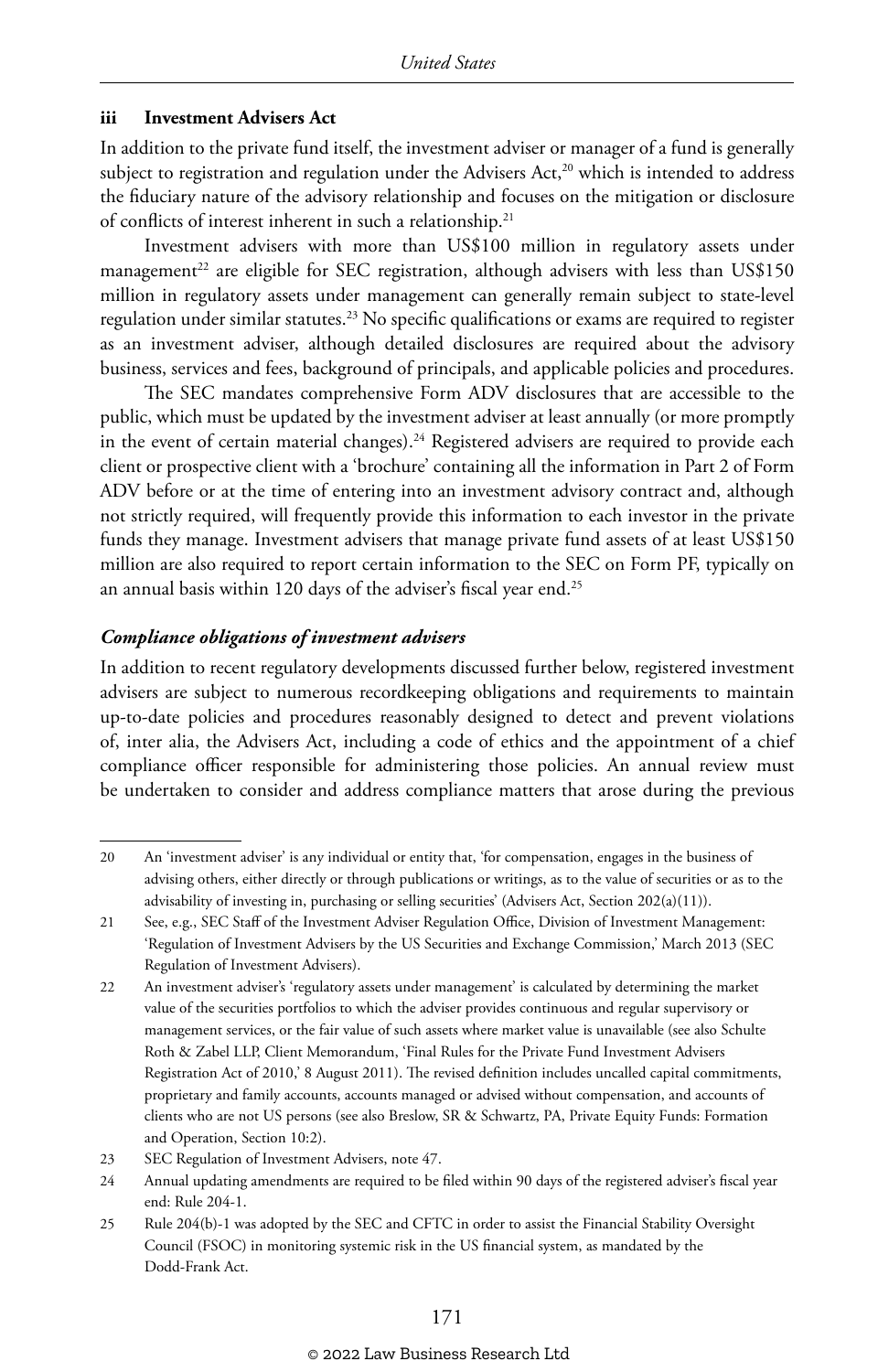year, changes in the adviser's business, and the effectiveness and comprehensiveness of the adviser's policies or procedures.26 The SEC's Division of Examinations conducts periodic examinations of registered advisers, but may also conduct 'for cause' and sweep examinations under appropriate circumstances (see Section IV.i below).

Specific restrictions also apply to performance-based compensation, $27$  which an investment adviser may only charge to sufficiently sophisticated investors, including  $3(c)(7)$ funds (see Section III.ii above) and qualified clients,<sup>28</sup> as well as non-US persons. Registered advisers are generally required to hold client assets through a qualified custodian (such as a bank or registered broker-dealer), but private equity funds holding privately offered securities are eligible for the 'audit exception' from such requirements if certain additional conditions are satisfied.29

#### *Exempt reporting advisers*

Notwithstanding certain registration and reporting requirements, advisers qualifying as either a 'private fund adviser' or 'venture capital adviser' are exempt from comprehensive regulation under the Advisers Act, but remain subject to the anti-fraud provisions contained in Section 206 of the Advisers Act. These 'exempt reporting advisers' are required to file an abridged Form ADV and may be asked to provide access to books and records in connection with 'for cause' examinations. The two exemptions are summarised as follows.

Private fund advisers are investment advisers with less than US\$150 million in assets under management in the US and which exclusively advise clients that are private funds (regardless of the size or number of such funds), whereby:

- *a* a 'private fund' is an issuer that would be an investment company but for the exceptions provided for in Sections  $3(c)(1)$  and  $3(c)(7)$  of the Investment Company Act;
- *b* 'assets under management in the US' include the gross market value (or fair value, if the market value is unavailable) of those assets attributable to any US place of business, including undrawn capital commitments. Proprietary assets (i.e., any sponsor's and

<sup>26</sup> While Rule 206(4)-7 itself does not enumerate specific elements of the required policies and procedures, the SEC staff recognises that the application of such policies and procedures may vary widely depending on the size and nature of an adviser's business. In November 2020, the SEC examination staff issued a risk alert regarding examination observations of investment adviser compliance with Rule 206(4)-7 and specifically observed that, 'although the Compliance Rule requires only annual reviews, advisers should consider the need for interim reviews in response to significant compliance events, changes in business arrangements, and regulatory developments.' See also: SEC Release No. IA-2204 (17 December 2003); OCIE Risk Alert, OCIE Observations: Investment Adviser Compliance Programs (Nov. 19, 2020).

<sup>27</sup> Section 205(a) of the Advisers Act restricts the scope of persons from whom investment advisers may receive 'compensation on the basis of a share of capital gains upon or capital appreciation of the funds or any portion of the funds of the client.'

<sup>28</sup> Rule 205-3: A 'qualified client' includes an investor that has at least US\$1.1 million under management with the investment adviser, a net worth of at least US\$2.2 million (including joint property, but excluding the value of a natural person's primary residence), qualified purchasers (footnote 38, above), and certain knowledgeable employees of the investment adviser. Under Rule 205-3, the SEC is empowered to update by order the dollar thresholds in the qualified client definition to adjust for inflation. The dollar amounts listed above reflect the June 2021 SEC Order. See SEC Release No. IA-5756 (June 17, 2021).

<sup>29</sup> Rule 206(4)-2; see also SEC Release No. IA-2968 (30 December 2009) and SEC IM Guidance Update No. 2013-04 (August 2013).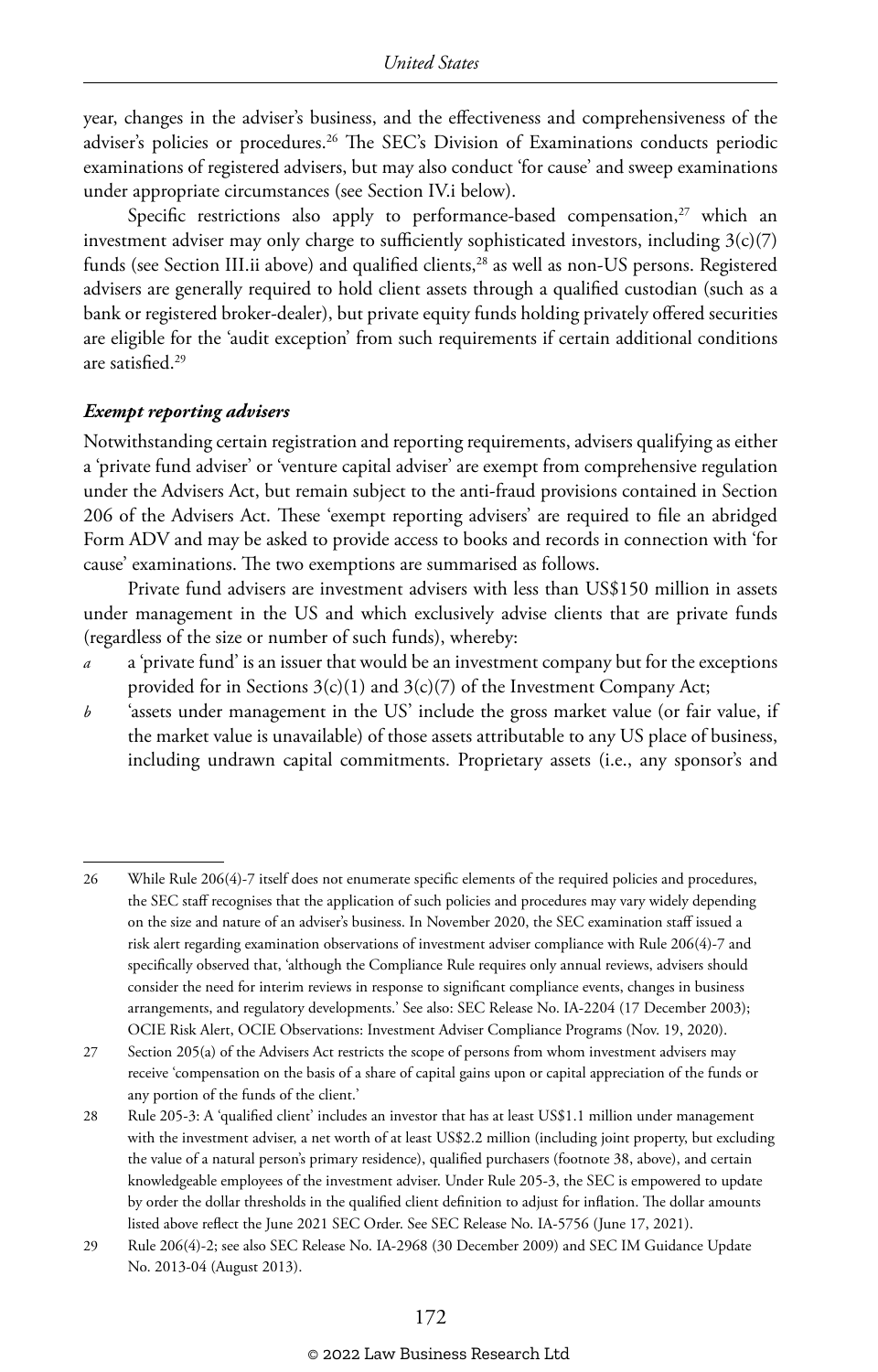affiliates' commitments) may not be excluded for this purpose, but an adviser with its principal office and place of business outside the US may exclude consideration of its non-US clients for this purpose;<sup>30</sup> and

*c* the value of such private fund assets under management in the US must be reviewed annually by the private fund adviser. A private fund adviser whose assets under management in the US equal or exceed US\$150 million has 90 days from the date of its annual update filing to file for registration as an investment adviser with the SEC.<sup>31</sup>

Venture capital advisers are investment advisers that exclusively advise one or more venture capital funds, regardless of the amount of assets under management. A venture capital fund is a private fund (see above) that:

- *a* represents to investors that the fund pursues a venture capital strategy;
- *b* does not provide investors with redemption rights;
- *c* holds no more than 20 per cent of the fund's assets in non-qualifying investments (excluding cash and certain short-term holdings); $32$
- *d* does not borrow (or otherwise incur leverage amounting to) more than 15 per cent of the fund's assets, and then only on a short-term basis (i.e., for no more than 120 days); and
- *e* is not registered under Section 8 of the Investment Company Act and has not elected to be treated as a business development company.<sup>33</sup>

In practice, many foreign advisers with no significant US presence qualify as private fund advisers' and are required to file with the SEC as exempt reporting advisers, even if their assets under management exceed US\$150 million on a worldwide basis. Importantly, exempt reporting advisers are not automatically exempted from state registration, so careful analysis is required when maintaining an office, employing personnel or conducting substantial activities in any US state. While relieving non-US fund managers from the most rigorous compliance standards imposed on registered investment advisers, the SEC uses the Form ADV reporting requirements to gather a significant amount of information on the international fund manager community, much of which is publicly available online via the Investment Adviser Registration Depository (IARD). Fund managers that are required to complete SEC filings as exempt reporting advisers should seek local advice on the IARD registration process and aim to complete this well in advance of any necessary filings.<sup>34</sup>

#### *Foreign private advisers*

Although there is no general exemption for non-US advisers, a foreign investment adviser with no place of business in the US and a *de minimis* US investor base may be exempt from registration as a foreign private adviser if it:

<sup>30</sup> An investment adviser's principal office and place of business is the executive office of the investment adviser from which the officers, partners or managers of the investment adviser direct, control and coordinate the activities of the investment adviser (Rule 203A-3(c)).

<sup>31</sup> Rule 203(m)-1(c), SEC Regulation of Investment Advisers, p. 15; footnote 39, above.

<sup>32</sup> See Rule 203(l)-1(c)(3) for a list of investments considered a qualifying investment.

<sup>33</sup> Rule 203(l)-1(a).

<sup>34</sup> An investment adviser that qualifies as a private fund adviser must file Form ADV within 60 days of relying on the exemption: Rule 204-2.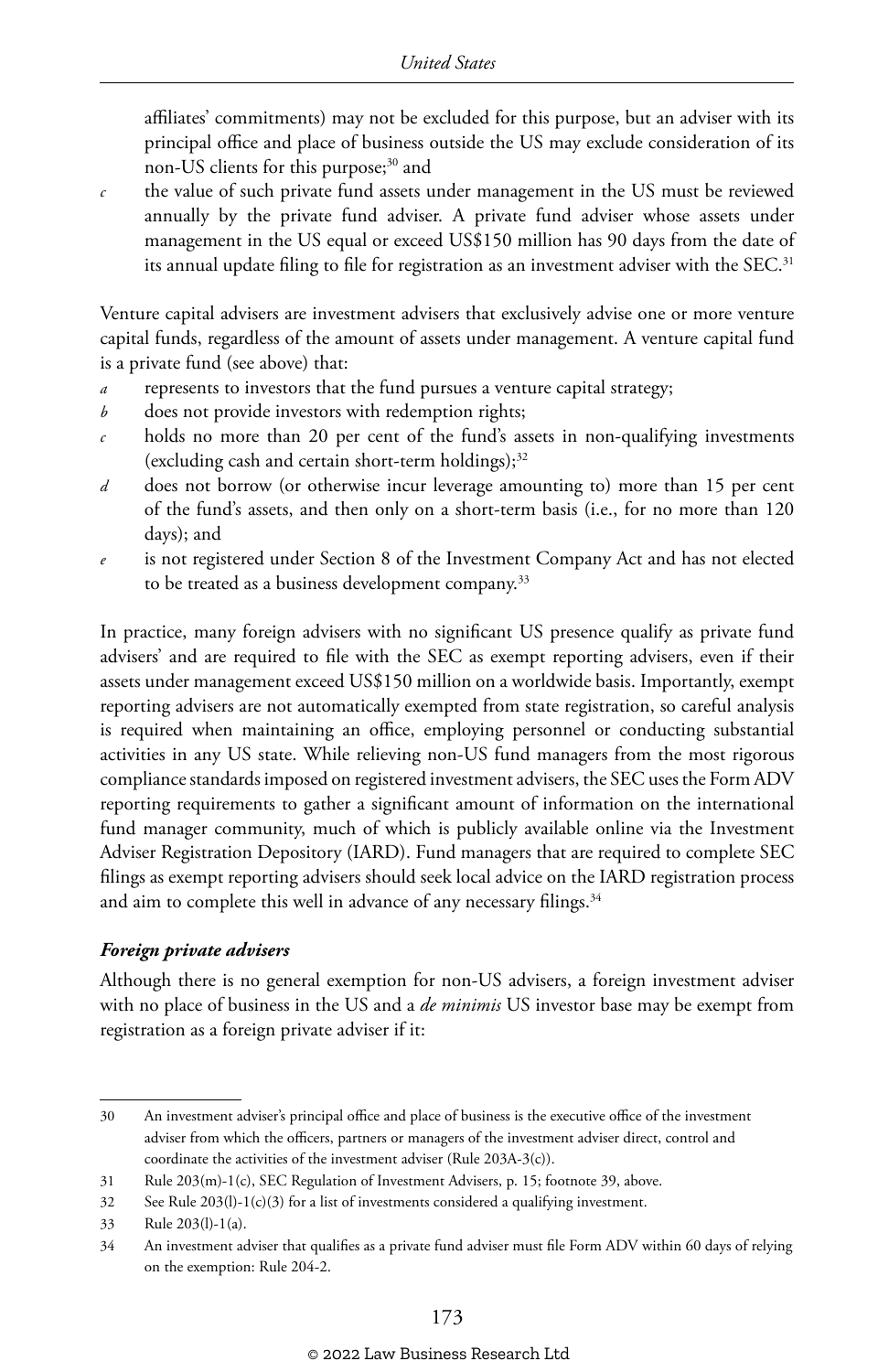- *a* has, in total, fewer than 15 clients in the US and investors in the US in private funds advised by the adviser;
- *b* has aggregate assets under management attributable to these clients and investors of less than US\$25 million; and
- *c* does not hold itself out generally to the public in the US as an investment adviser, which does not preclude participation by an adviser in a non-public offering conducted pursuant to Regulation D.<sup>35</sup>

#### *Obligations applicable to registered and unregistered advisers*

Regardless of their registration status, investment advisers are subject to statutory and common law fiduciary duties towards their clients, including duties of care and loyalty commonly associated with the underlying agency relationship. Interpreted by courts in tandem with the anti-fraud provisions of the Advisers Act,<sup>36</sup> these duties effectively require an investment adviser to act in its clients' best interests. In 2019, the SEC released interpretations on the fiduciary duty to provide clarifications and precedent regarding investment advisers' federal fiduciary duties, which is discussed further below.

In addition, the SEC has adopted 'pay-to-play' rules prohibiting any investment adviser (whether registered or unregistered) from providing advisory services for compensation to a government client for two years after making certain political contributions.<sup>37</sup> The same rules prohibit remuneration of a placement agent to solicit business from a government entity, unless the placement agent is registered as an investment adviser or broker-dealer (and, thus, subject to pay-to-play restrictions itself).

#### **iv ERISA**

US employee benefit plans continue to represent an important source of capital for private equity funds, with almost US\$25 trillion in retirement assets available for investment within this sector (up from US\$14.2 trillion just seven years ago).

The Employee Retirement Income Security Act of 1974, as amended (ERISA), and extensive rules and regulations promulgated thereunder by the US Department of Labor govern the obligations of fiduciaries responsible for managing pension plans in private industry.38 Due to the myriad complexities of ERISA and the potentially significant consequences for a fund and its manager if the fund's assets are treated as 'plan assets' for purposes of ERISA of those investors in the fund that are subject to ERISA (including, among other things, heightened fiduciary standards, rules governing the receipt of carried interest and prohibited transaction rules), specialist expertise should always be sought if a private equity fund anticipates accepting commitments from such investors.

In practice, private equity funds generally seek to avoid being classified as holding plan assets by relying on one of the following exemptions, each of which can only be described very generally here.

<sup>35</sup> Section 203(b)(3); Section 202(a)(30) of the Advisers Act and Rule 202(a)(30)-1 thereunder.

<sup>36</sup> Principally contained in Section 206 of the Advisers Act and rules promulgated thereunder.

<sup>37</sup> Rule 206(4)-5; see also SEC Release No. IA-3043 (1 July 2010).

<sup>38</sup> In particular, the 'Plan Asset Regulation' issued by the US Department of Labor (29 CFR 2510.3-101).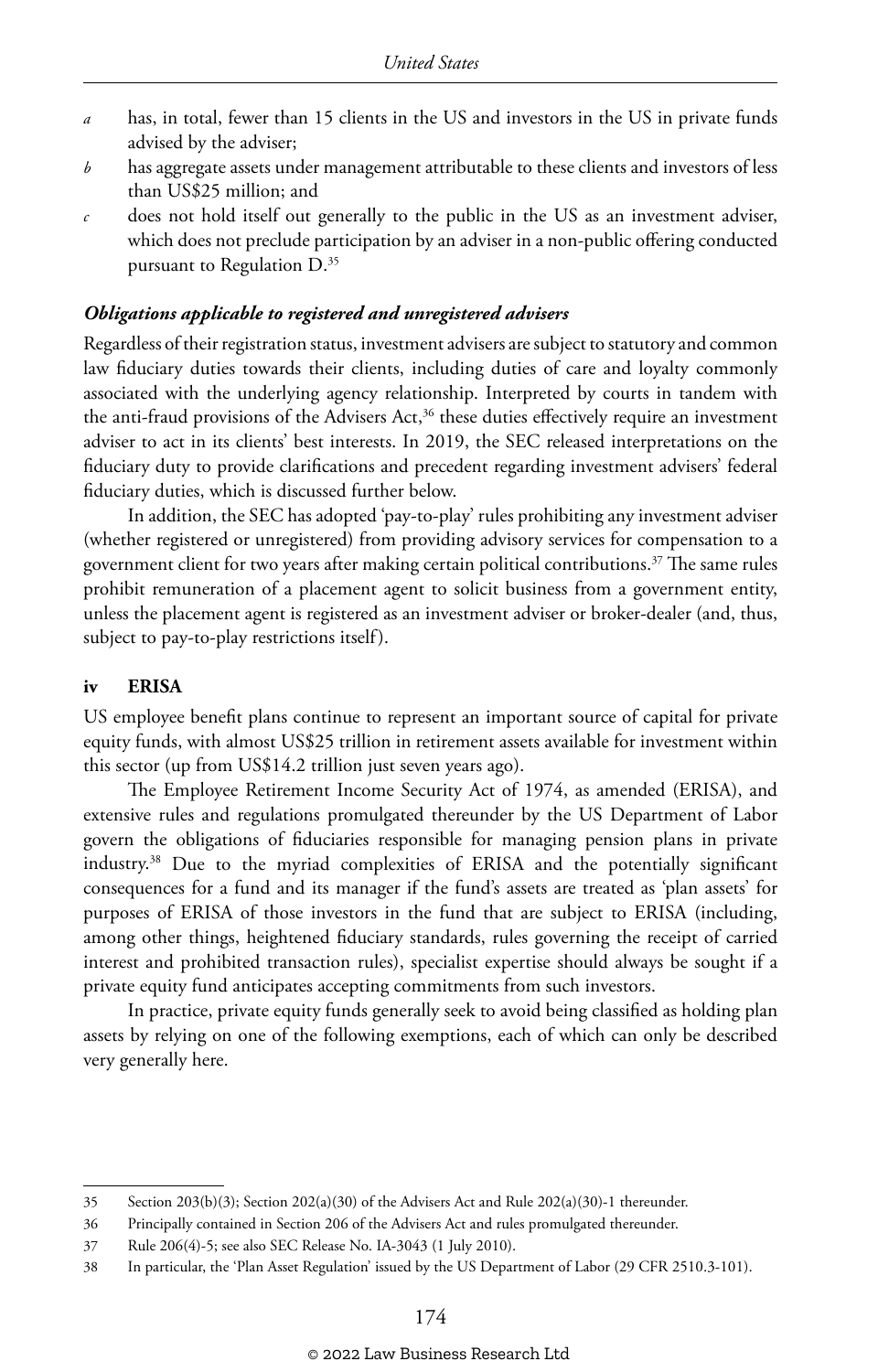#### *Limited participation in the fund by benefit plan investors*

If benefit plan investors own less than 25 per cent of each class of equity interests of the fund, then the assets of the fund will not be treated as plan assets for the purposes of ERISA.39 It should be noted that governmental, church and non-US employee benefit plans are not counted as benefit plan investors for this purpose. One common oversight, however, is that interests in the fund held by the fund manager and its affiliates (other than interests held by individual retirement accounts of such affiliates) must be excluded from both the numerator and the denominator for the purposes of this calculation. In addition, the test must be performed not just at each closing, but also every time that there is an investor default, a transfer of fund interests, formation of co-investment vehicle or formation of alternative investment vehicles. In the latter two cases, if not all investors participate in such vehicle, that vehicle will be subject to its own 25 per cent test.

#### *VCOC exception*

A private equity fund may qualify as a venture capital operating company (VCOC) if, among other things, it invests at least 50 per cent of its assets (other than short-term investments pending long-term commitment or distribution to investors), valued at historical cost, in operating companies as to which it obtains direct contractual management rights (qualifying investments) and it actually exercises those rights each year in the ordinary course with respect to at least one of its qualifying investments.<sup>40</sup> Once again, there are several formal hurdles to surmount to obtain and maintain VCOC status. Among other things, the 50 per cent test described above must be met at the time the fund makes its first long-term investment. Hence, if a fund's first long-term investment is not a qualifying investment, the fund can never qualify as a VCOC. Because of this strict requirement, if a fund initially meets the under 25 per cent test described above but the fund is designed to permit it to fail the 25 per cent test at the fund's final close and the fund makes its first long-term investment before it is closed to new investors, the fund will want to ensure that its first investment will be a qualifying investment unless, at the time of the first investment, it is willing to give up the possibility of failing the 25 per cent test.

Also, although the 50 per cent test for VCOCs implies that not all long-term investments must be qualifying, the 50 per cent test must be passed on one day during a 90-day valuation period, which typically begins on the anniversary of the first investment.<sup>41</sup> For the purposes of the VCOC rule, operating companies are companies that are, either themselves or through

<sup>39</sup> A benefit plan investor is any of the following: any employee benefit plan (as defined in Section 3(3) of ERISA) that is subject to the provisions of title I of ERISA; any plan described in Section 4975(e)(1) of the Code that is subject to the provisions of Section 4975 of the Code; or any entity whose underlying assets include plan assets by reason of an employee benefit plans or pension plan's investment in the entity: see Section 3(42) of ERISA. An employee benefit plan or pension plan of a US state or local government, a church plan and an employee benefit plan or pension plan of a non-US entity are not 'benefit plan investors' under ERISA.

<sup>40</sup> Qualifying investments are either: venture capital investments with respect to which the fund has obtained certain management rights permitting the fund 'to substantially participate in, or substantially influence the conduct of, the management of the operating company' or derivative investments that arose from a prior venture capital investment: see 29 CFR 2510.3-101(d).

<sup>41</sup> There is an exception to this 50 per cent rule for a VCOC that has elected to declare that it is in its distribution period. This will occur, if at all, towards the end of the life of the fund and is subject to other technical requirements.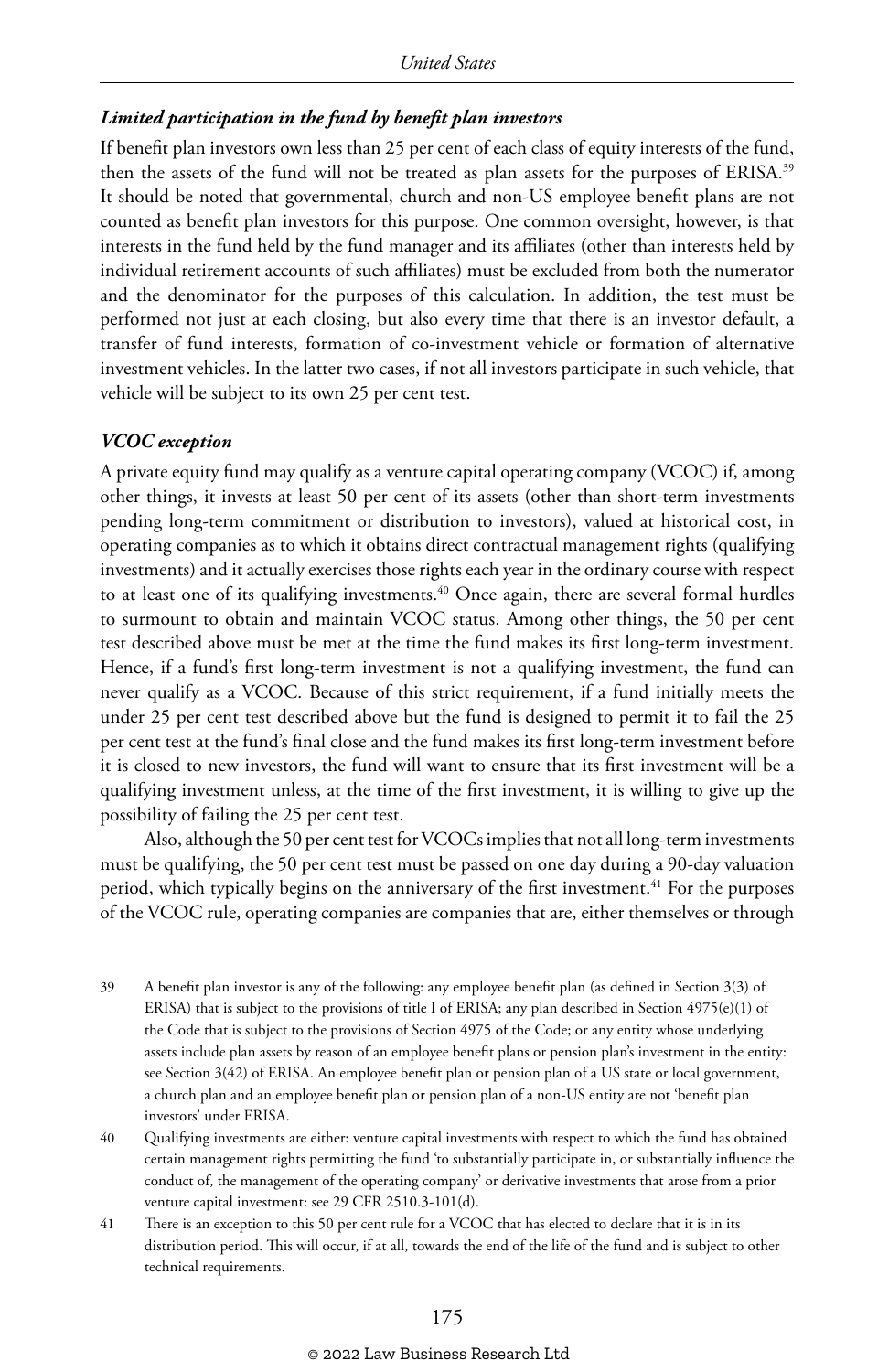majority-owned subsidiaries, actively engaged in the production of goods and services, but also include real estate operating companies, which are discussed below. Thus, the VCOC exception is not available to funds-of-funds and will typically not be available to secondaries funds because the underlying investments are funds and not operating companies. Further, the VCOC exception will not typically be available to credit funds that lend to credit worth borrowers because of the inability to obtain direct contractual management rights from the borrowers, particularly if that fund is not heavily engaged in origination loans. Notwithstanding that they are so cumbersome, however, the VCOC requirements are generally consistent with the basic business objective of most standard private equity funds: active involvement with the management of underlying portfolio companies in pursuit of value creation on behalf of fund investors.

#### *REOC exception*

The real estate operating company (REOC) exception is similar to the VCOC exception and is used by many real estate funds or by the underlying real estate ventures in which a fund that itself qualifies as a VCOC may invest.42 For a real estate investment to qualify for REOC compliance purposes, the REOC must have rights to participate directly in the management or development of the underlying real property. As an obvious corollary to this principle, the real estate must be actively managed or developed. Accordingly, fallow land and triple-netleased assets are inappropriate for REOC qualification. As is the case with VCOCs, if a REOC's first long-term investment is not a qualifying investment, the entity in question can never qualify as a REOC, and 50 per cent of a REOC's investments, once again measured by historical cost, must be qualifying investments on at least one day during a 90-day annual valuation period. Among other things, a REOC must also actually exercise management rights in the ordinary course with respect to at least one of its qualifying investments in any given year. In sum, although the rules for REOC qualification are also complex and nuanced, they are generally consistent with the investment objectives of most value-added, opportunistic and core real estate private equity funds that seek to create value through active involvement in the management of underlying real estate assets.

<sup>42</sup> 29 CFR 2510.3-101(e).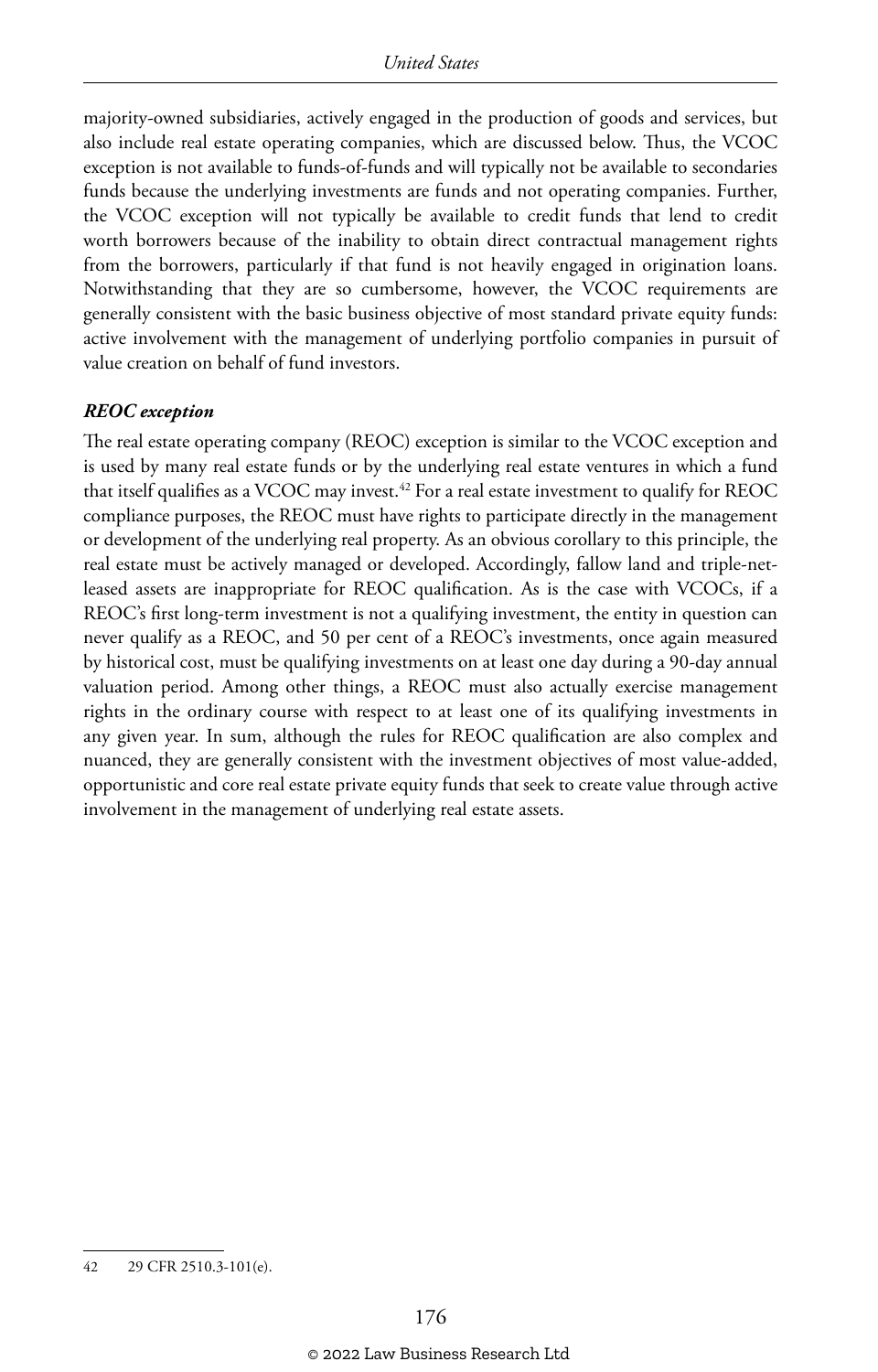#### **IV REGULATORY DEVELOPMENTS**

#### **i The fiduciary duty**

In 2019, the SEC issued the Commission Interpretation Regarding the Standard of Conduct for Investment Advisers (the Fiduciary Interpretation). In particular, the SEC provided guidance with respect to the inability of advisers to categorically waive the federal fiduciary duty, the disclosure of potential conflicts of interest that may result in impartial advice being given to a client,<sup>43</sup> contractual limits,<sup>44</sup> the duty of care<sup>45</sup> and allocation policies.<sup>46</sup>

The SEC's interpretation highlights the fact that the actual effectiveness of any given disclosure will be determined in a 'facts and circumstances' review. Part of the goal of the Fiduciary Interpretation was to emphasise the SEC's position that a fiduciary duty exists, that it exists for all categories of clients and that it cannot be categorically waived. An adviser must eliminate or make full and fair disclosure of all conflicts of interest which might incline the adviser, consciously or unconsciously, to render advice which is not disinterested such that a client can provide informed consent to the conflict.<sup>47</sup> An adviser must be sufficiently specific so that a client is able to understand the material fact or conflict of interest and make an informed decision about whether to provide consent. The SEC has acknowledged that advisers are not required to 'seek to avoid' all conflicts of interest; rather, an adviser may utilise disclosure in lieu of eliminating a conflict, and validate an 'informed consent' concept for conflict of interest disclosures by an adviser.

The SEC further recognises that retail and institutional investors are differently positioned in their ability to assess conflicts. Specifically, institutional clients generally have a greater capacity and more resources than retail clients to analyse and understand complex

<sup>43</sup> In addition to stating that disclosure and consent alone cannot satisfy an adviser's duty to act in the client's best interest, the SEC (1) acknowledged that advisers are not required to 'seek to avoid' all conflicts of interests; rather, an adviser may utilise disclosure in lieu of eliminating a conflict; and (2) validated an 'informed consent' concept for conflict of interest disclosures by an adviser. Further, the SEC stressed that an adviser may not state that it 'may' have a conflict when (1) the adviser in fact, generally has a conflict or (2) has such a conflict with respect to some, but not all, of the adviser's clients.

<sup>44</sup> While investment adviser's fiduciary duties may vary with the scope of the relationship, the SEC's Fiduciary Interpretation specifically noted that over-broad waivers of the duty will not be permitted.

<sup>45</sup> The duty of care obligations run to suitability (and a duty of inquiry to support a reasonable belief that advice is in the best interests of a client), an obligation to seek best execution and a requirement to monitor performance over the course of the relationship.

<sup>46</sup> The SEC stressed 'when allocating investment opportunities, an adviser is permitted to consider the nature and objectives of the client and the scope of the relationship. An adviser need not have pro rata allocation policies, or any particular method of allocation, but, as with other conflicts and material facts, the adviser's allocation practices must not prevent it from providing advice that is in the best interest of its clients.' See SEC Release No. IA-5248 (June 5, 2019).

<sup>47</sup> Section 206 of the Advisers Act prohibits investment advisers from employing any device, scheme or artifice to defraud any client or prospective client, and from engaging in any transaction, practice or course of business which operates as a fraud or deceit upon any client or prospective client. Advisers Act Rule 206(4)-8 prohibits investment advisers to pooled investment vehicles from (1) making any untrue statement of a material fact or omitting to state a material fact necessary to make the statements made, in the light of the circumstances under which they were made, not misleading, to any investor or prospective investor in the pooled investment vehicle; or (2) otherwise engaging in any act, practice, or course of business that is fraudulent, deceptive or manipulative with respect to any investor or prospective investor in the pooled investment vehicle.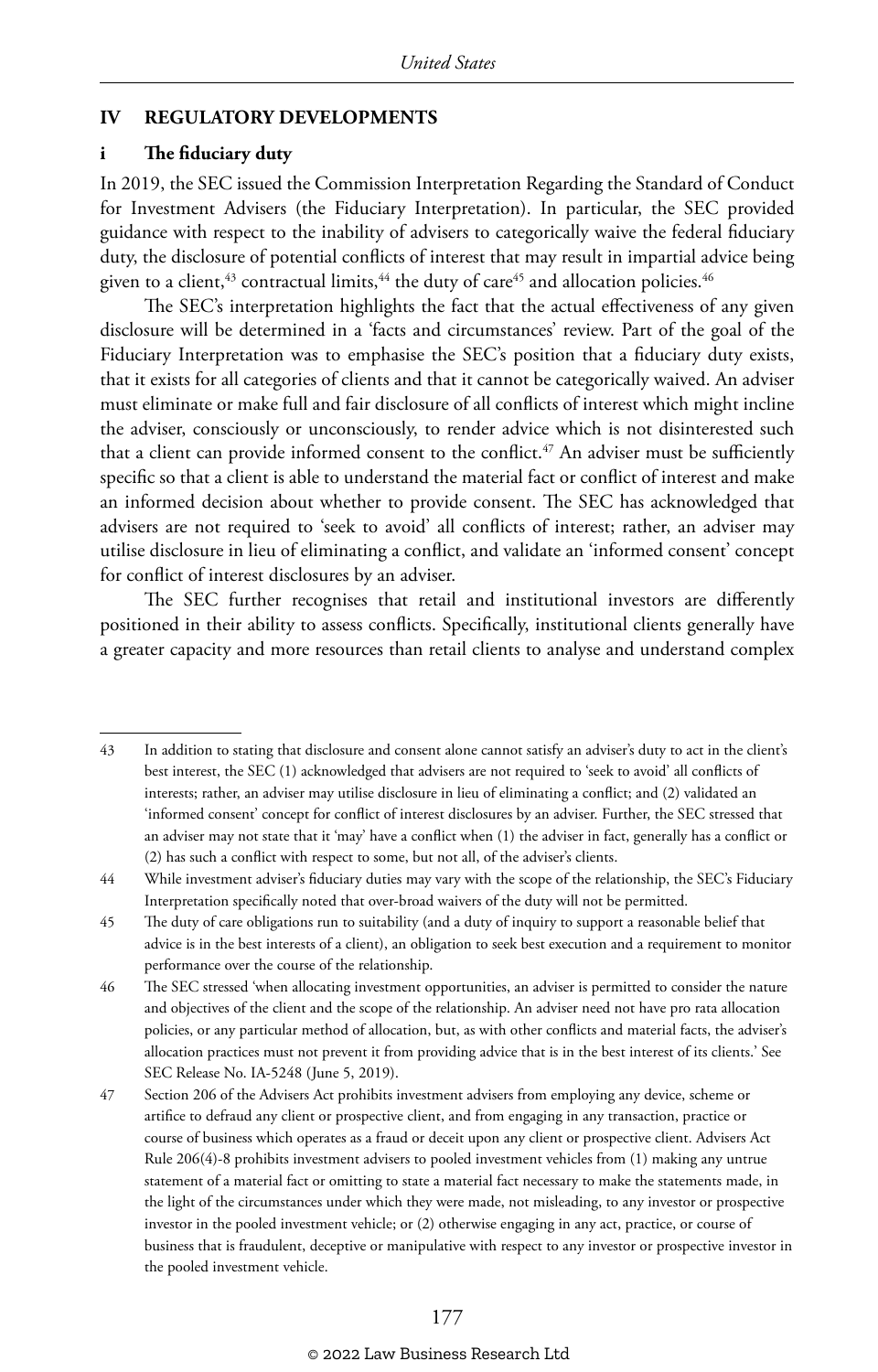conflicts and their ramifications. While the application of the investment adviser's fiduciary duty will vary with the scope of the relationship, the relationship in all cases remains that of a fiduciary to the client. Over-broad waivers, such as the following, are not permitted:

- *a* a contractual provision purporting to waive the adviser's federal fiduciary duty generally;
- *b* a statement that the adviser will not act as a fiduciary;
- *c* a blanket waiver of all conflicts of interest; or
- *d* a waiver of a specific obligation under the Investment Advisers Act.

#### **ii Compliance focus on private fund advisers**

In 2020, the then SEC Office of Compliance Inspections and Examinations (OCIE) had identified three general areas of deficiencies for private fund managers. In previous years, the OCIE has found that private fund advisers inadequately disclosed conflicts of interests arising from (among other things):

- *a* allocating investments among clients, including the adviser's largest private fund clients (flagship funds), private funds that invest alongside flagship funds in the same investments (co-investment vehicles), preferentially allocated limited investment opportunities to new clients, higher fee-paying clients, or proprietary accounts or proprietary controlled clients;
- *b* multiple clients investing in the same portfolio company, including when one client owns debt and another client owns equity in a single portfolio company; or
- *c* private fund adviser interests in recommended investments, including when advisers and employees had undisclosed pre-existing ownership interest or other financial interest.

The OCIE staff also observed that private fund investors inaccurately allocated fees and expenses that caused investors to overpay. Examples include, but are not limited to:

- *a* allocating shared expenses in a manner inconsistent with disclosures to investors or policies or procedures which caused certain investors to overpay expenses (e.g., expenses from broken-deal, due diligence, annual meeting, consultants and insurance costs);
- *b* charging funds for expenses that were not permitted by the relevant fund operating agreements (e.g., salaries of adviser personnel, compliance, regulatory filings and office expenses); and
- *c* failing to comply with contractual limits on certain expenses that can be charged to investors (e.g., legal fees or placement agent fees).

Private fund advisers have also been cited for violations under Section 204A of the Advisers Act, including but not limited to failing to establish, maintain and enforce provisions in their code of ethics reasonably designed to prevent the misuse of material non-public information.<sup>48</sup> The OCIE staff observed that advisers failed to enforce requirements in their code of ethics relating to employees' receipt of gifts and entertainment from third parties, and failed to require access persons to submit transactions and holdings reports timely or to submit certain personal securities transactions for pre-clearance.

<sup>48</sup> Section 204A requires investment advisers to establish, maintain and enforce written policies and procedures reasonably designed to prevent the misuse of MNPI by the adviser or any of its associated persons. Advisers Act Rule 204A-1 (Code of Ethics Rule) requires a registered investment adviser to adopt and maintain a code of ethics, which must set forth standards of conduct expected of advisory personnel and address conflicts that arise from personal trading by advisory personnel.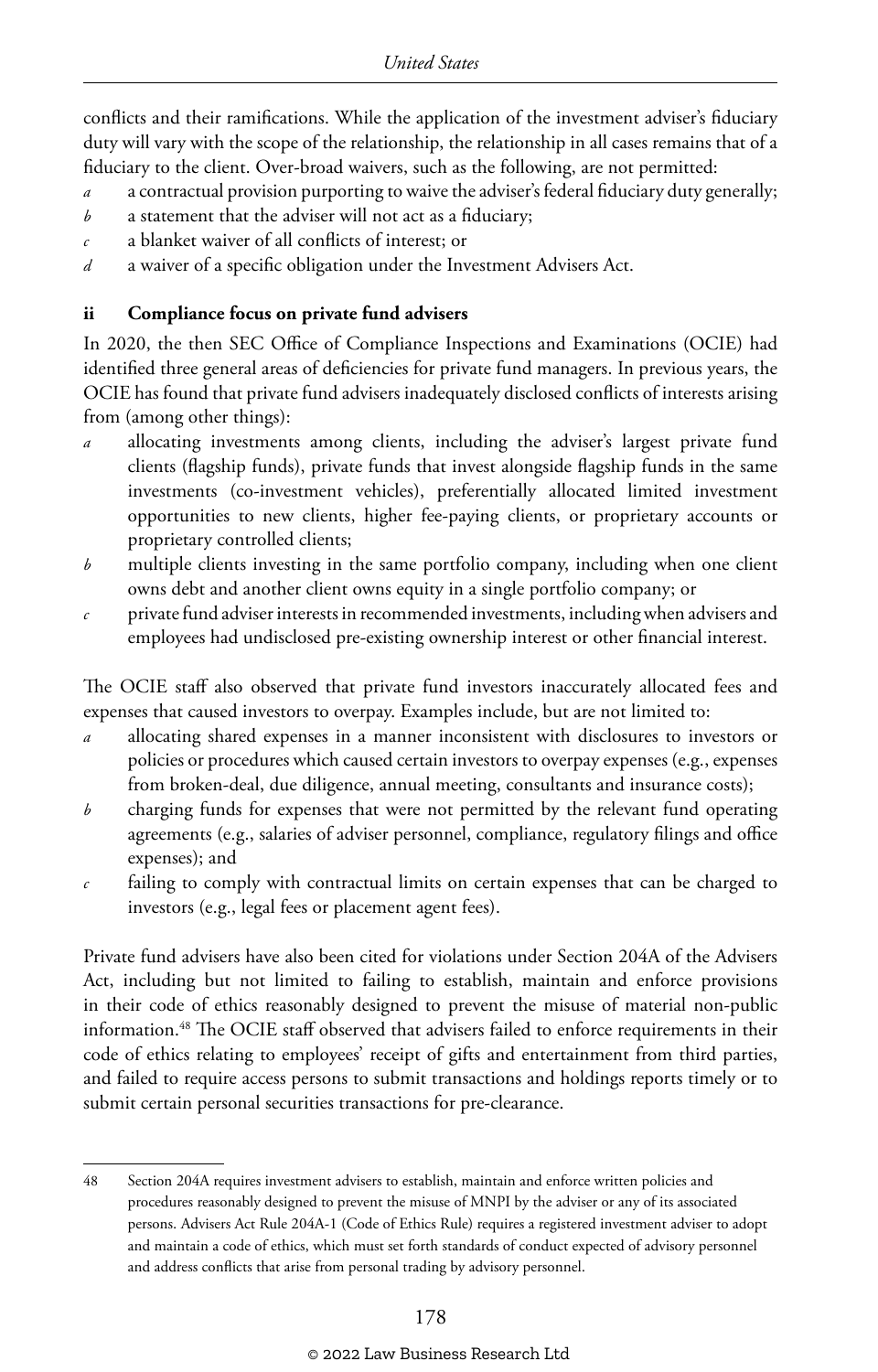#### **iii The SEC's guidance relating to chief compliance officers**

On 19 November 2020, the SEC's examination staff and its director provided unprecedented guidance with respect to the responsibilities of registered investment advisers and their chief compliance officers (CCOs). The SEC provided an overview of its expectations and identified numerous strengths and weaknesses of the compliance programmes of SEC-registered investment advisers. Private fund managers and their CCOs should evaluate their compliance programmes in light of this guidance. Former Director of OCIE Peter Driscoll gave a straightforward assessment concerning compliance resource and support levels: 'empowerment, seniority, and authority' and stated that:

*We notice when a CCO holds one or more roles in a firm and is inattentive to their compliance responsibilities. We notice when a firm positions a CCO too low in the organization to make meaningful change and have a substantive impact, such as mid-level officer or placed under the CFO function. We notice when CCOs are expected to create policies and procedures, but are not given the resources to hire personnel or engage vendors to provide systems to implement those policies and procedures. We notice when a CCO is replaced because they challenge questionable activities or behaviour. We notice when a CCO is trotted out for an examination or sits silently in the corner in compliance discussions, overshadowed by firm senior officers. We notice when a firm puts responsibility on the CCO for a failure of an employee or an officer to follow a firm policy or procedures.*

In making these statements, the direction to senior management and its implicit warning could not be clearer: CCOs cannot shoulder the compliance responsibilities alone and are not solely responsible for compliance failures.

In connection with the former director's statement, the OCIE released a Risk Alert, 'OCIE Observations: Investment Adviser Compliance Programs', that focuses on examination deficiencies observed by OCIE staff, especially deficiencies that relate to Rule 206(4)-7 (the Compliance Rule). The OCIE instructs that '[e]ach adviser should adopt policies and procedures that take into consideration the nature of that firm's operations. The policies and procedures should be designed to prevent violations from occurring, detect violations that have occurred and correct promptly any violations that have occurred.'

The annual compliance review required under the Compliance Rule should consider:

- *a* compliance matters that arose during the previous year;
- *b* changes in the business activities of the adviser or its affiliates; and
- *c* changes in the Advisers Act or applicable regulations that might suggest a need to revise an adviser's policies or procedures.

In the OCIE risk alert,<sup>49</sup> the SEC emphasised that 'although the Compliance Rule requires only annual reviews, advisers should consider the need for interim reviews in response to significant compliance events, changes in business arrangements, and regulatory developments.' Rote reliance on a single annual compliance review may be seen as problematic by the SEC examination staff, and could be particularly problematic if an actual deficiency contributes to harm to clients or a substantive violation of the federal securities laws.

The SEC also highlighted several issues and concerns relating to inadequate compliance resources, including:

<sup>49</sup> OCIE Risk Alert, OCIE Observations: Investment Adviser Compliance Programs (19 November 2020).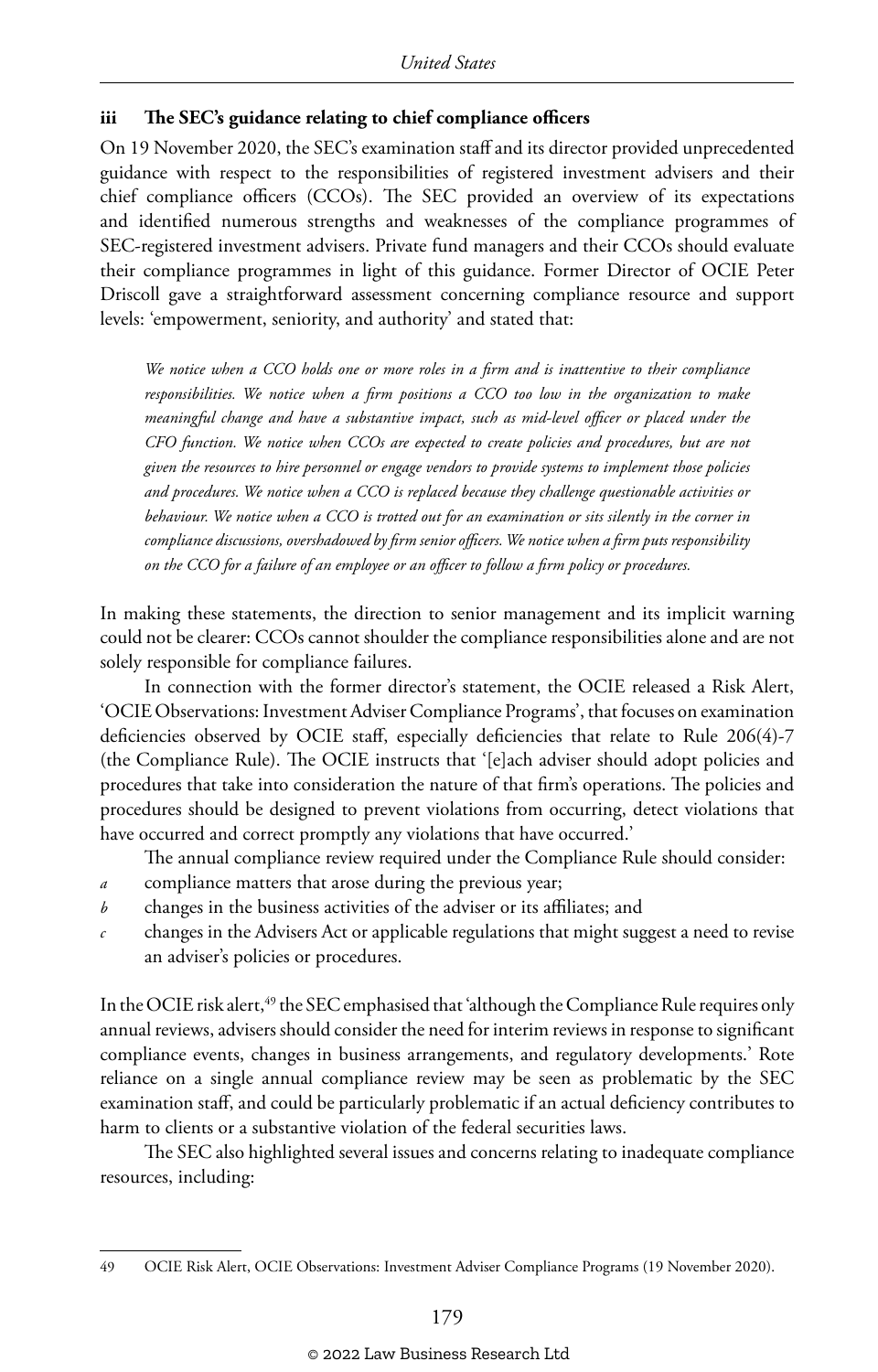- *a* 'dual-hatted' CCOs who do not appear to have sufficient knowledge of the Investment Advisers Act or of their compliance responsibilities under the Act or who do not appear to devote sufficient time to fulfilling (and who may not in fact be fulfilling) their CCO responsibilities; and
- *b* situations where advisers that 'had significantly grown in size or complexity' have not increased their compliance headcount and have not invested in additional information technology resources, resulting in compliance-related deficiencies and failures.

The OCIE also acknowledged that it observed numerous examples of CCOs who lacked sufficient authority within the adviser to develop and enforce appropriate policies and procedures for the adviser. As support for this shortcoming, the OCIE identified situations where CCOs were restricted from accessing critical compliance information, where senior non-compliance personnel only had limited interaction with the CCO, where CCOs' knowledge about their firms' investment and business operations was unreasonably limited and where CCOs simply were not consulted on matters that potentially had compliance implications.

The SEC staff expect CCOs to be knowledgeable about federal securities laws, and have sufficient resources to implement a compliance programme and are empowered to enforce it. Additionally, like all of an adviser's employees, they are expected to be honest and forthright with the SEC staff during examinations and enforcement actions, and the SEC staff has shown that it is willing to pursue actions when that is not the case.<sup>50</sup>

#### **IV OUTLOOK**

Against the backdrop of covid-19, political polarisation and growing geopolitical stress, the outlook for private equity fundraising in the United States continues to be very positive. Fundraising is expected to maintain strength in 2022, although the prospect of higher interest rates and concerns over high trading multiples may finally relieve upward pressure on allocations. Additional regulatory pressures can also be expected. That said, the continuing growth of the industry suggests that private capital is no longer an 'alternative' capital market. Private equity, venture capital and private credit are larger components of the economy than ever before.

<sup>50</sup> See: *In the Matter of Meredith A. Simmons, Esq., IA Release No. 5603* (Sept. 30, 2020), available here (in a settled action, a CCO backdated a compliance memorandum, provided it to SEC staff and falsely represented that it had been created at the time of the events it purported to describe).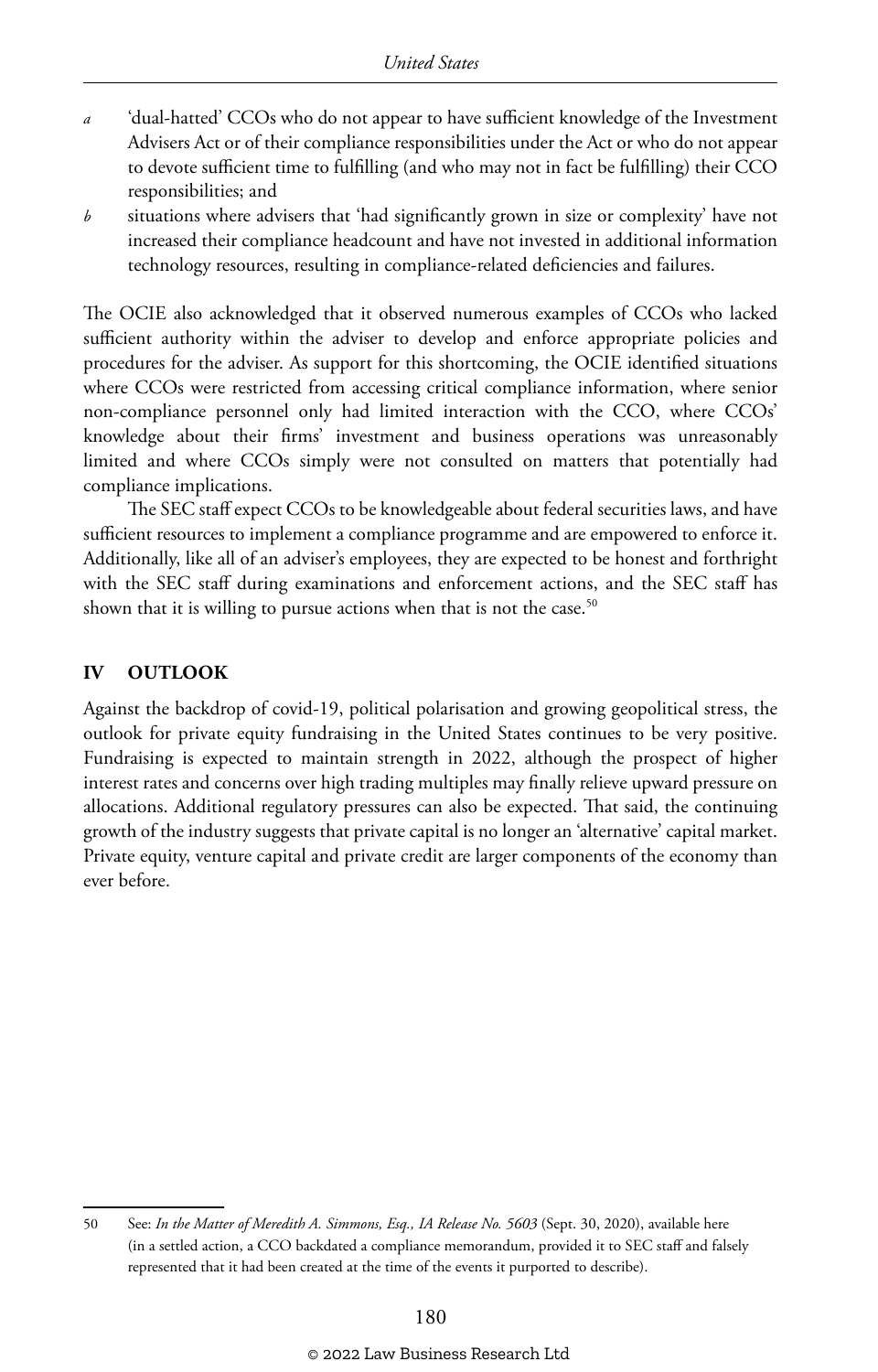## ABOUT THE AUTHORS

#### **JOSEPH A SMITH**

#### *Schulte Roth & Zabel LLP*

Joseph A Smith is a partner in the investment management group at Schulte Roth & Zabel LLP. Joe's practice focuses on the formation and operation of private equity funds, as well as private equity transactions, real estate capital markets and REITs. He represents US and international private equity fund sponsors and institutional investors in connection with fund formation, the acquisition and disposition of portfolio investments and the implementation of exit strategies. In this capacity, he advises clients on securities, governance, ERISA, Investment Advisers Act and structural issues. Joe has extensive experience with all alternative asset classes, including venture capital and later-stage growth equity investments, leveraged buyouts, mezzanine investments, real estate ventures and opportunity funds, as well as secondary investments and funds of funds.

#### **TARIK M SHAH**

#### *Schulte Roth & Zabel LLP*

Tarik M Shah is an associate in the investment management regulatory and compliance group at Schulte Roth & Zabel LLP. Tarik counsels private funds on compliance with the Investment Advisers Act of 1940, other state and federal requirements, and interfacing with regulators. His experience includes providing guidance to clients on establishing compliance policies and procedures, registering with the SEC and handling SEC examinations.

#### **RUCHI SHARMA**

#### *Schulte Roth & Zabel LLP*

Ruchi Sharma is an associate in the investment management regulatory and compliance group at Schulte Roth & Zabel LLP. She advises private funds on regulatory and compliance matters, particularly the Investment Advisers Act of 1940, including on topics such as alternative data, insider trading, ESG, the advertising rule and best practices for electronic communications and technology usage. Ruchi also advises clients on regulatory risks associated with alternative data and other innovative research strategies and the regulatory challenges presented by new technologies.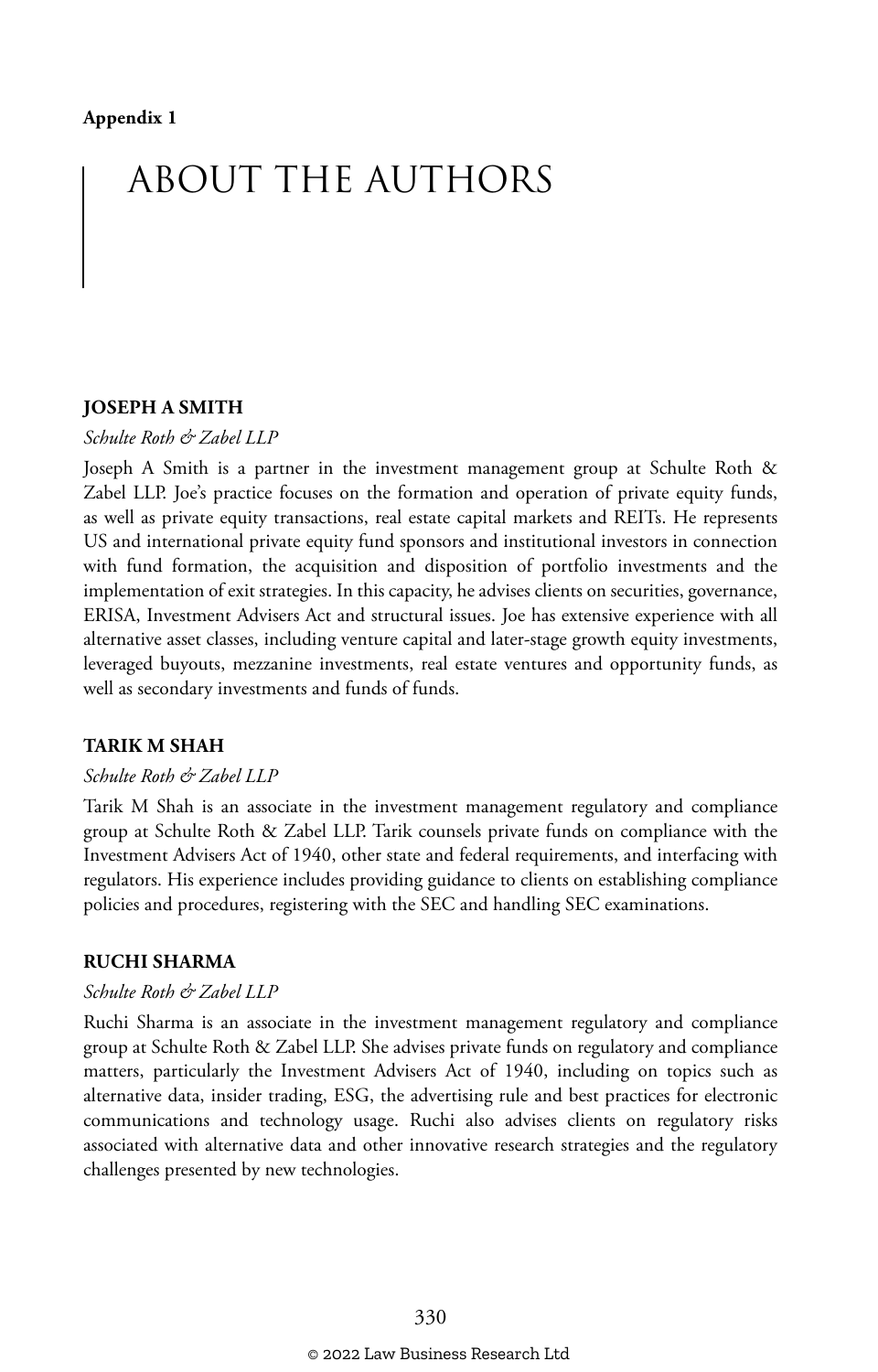#### **SCHULTE ROTH & ZABEL LLP**

919 Third Avenue New York, NY 10022 United States Tel: +1 212 756 2250 Fax: +1 212 593 5955 joseph.smith@srz.com tarik.shah@srz.com ruchi.sharma@srz.com www.srz.com